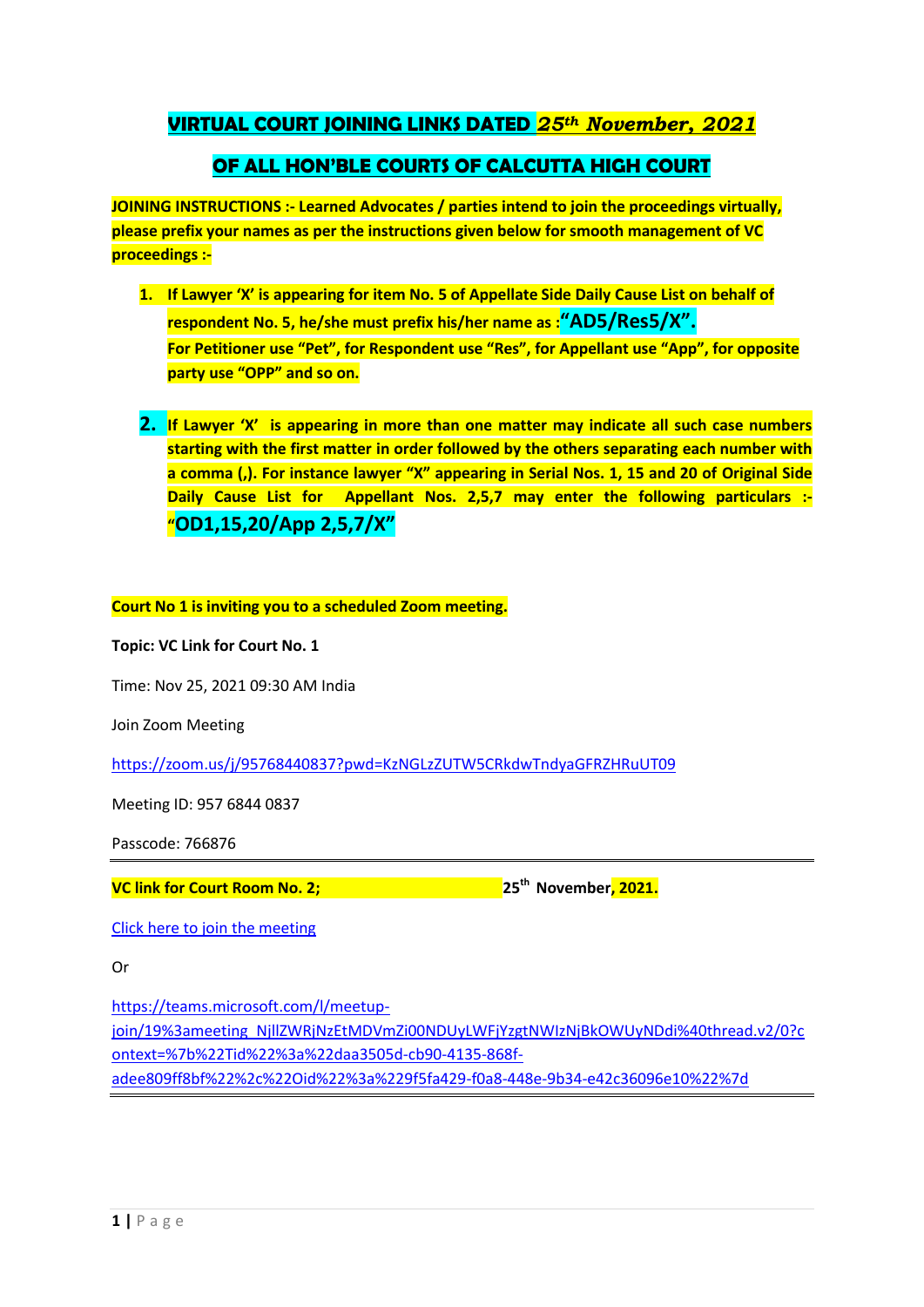**VC link for Court Room No. 3; 25thNovember, 2021.** [Click here to join the meeting](https://teams.microsoft.com/l/meetup-join/19%3ameeting_YzNlMWQzY2MtODdjNS00MmVjLWFiYzQtZDJhNzUxZmU4YTZi%40thread.v2/0?context=%7b%22Tid%22%3a%22daa3505d-cb90-4135-868f-adee809ff8bf%22%2c%22Oid%22%3a%229338f987-00bc-4287-bed7-c5a89e157522%22%7d) Or [https://teams.microsoft.com/l/meetup](https://teams.microsoft.com/l/meetup-join/19%3ameeting_YzNlMWQzY2MtODdjNS00MmVjLWFiYzQtZDJhNzUxZmU4YTZi%40thread.v2/0?context=%7b%22Tid%22%3a%22daa3505d-cb90-4135-868f-adee809ff8bf%22%2c%22Oid%22%3a%229338f987-00bc-4287-bed7-c5a89e157522%22%7d)[join/19%3ameeting\\_YzNlMWQzY2MtODdjNS00MmVjLWFiYzQtZDJhNzUxZmU4YTZi%40thread.v2/0?](https://teams.microsoft.com/l/meetup-join/19%3ameeting_YzNlMWQzY2MtODdjNS00MmVjLWFiYzQtZDJhNzUxZmU4YTZi%40thread.v2/0?context=%7b%22Tid%22%3a%22daa3505d-cb90-4135-868f-adee809ff8bf%22%2c%22Oid%22%3a%229338f987-00bc-4287-bed7-c5a89e157522%22%7d) [context=%7b%22Tid%22%3a%22daa3505d-cb90-4135-868f](https://teams.microsoft.com/l/meetup-join/19%3ameeting_YzNlMWQzY2MtODdjNS00MmVjLWFiYzQtZDJhNzUxZmU4YTZi%40thread.v2/0?context=%7b%22Tid%22%3a%22daa3505d-cb90-4135-868f-adee809ff8bf%22%2c%22Oid%22%3a%229338f987-00bc-4287-bed7-c5a89e157522%22%7d)[adee809ff8bf%22%2c%22Oid%22%3a%229338f987-00bc-4287-bed7-c5a89e157522%22%7d](https://teams.microsoft.com/l/meetup-join/19%3ameeting_YzNlMWQzY2MtODdjNS00MmVjLWFiYzQtZDJhNzUxZmU4YTZi%40thread.v2/0?context=%7b%22Tid%22%3a%22daa3505d-cb90-4135-868f-adee809ff8bf%22%2c%22Oid%22%3a%229338f987-00bc-4287-bed7-c5a89e157522%22%7d) ========================================================================== **VC link for Court Room No. 4; 25th November, 2021.** [Click here to join the meeting](https://teams.microsoft.com/l/meetup-join/19%3ameeting_ZmRiOTk1YzAtMzg3Zi00ZTA1LThlOWMtNmZhNGVmMGNjNzQ2%40thread.v2/0?context=%7b%22Tid%22%3a%22daa3505d-cb90-4135-868f-adee809ff8bf%22%2c%22Oid%22%3a%221b76ae1b-8270-4cdc-bb44-9e001c578e48%22%7d) Or [https://teams.microsoft.com/l/meetup](https://teams.microsoft.com/l/meetup-join/19%3ameeting_ZmRiOTk1YzAtMzg3Zi00ZTA1LThlOWMtNmZhNGVmMGNjNzQ2%40thread.v2/0?context=%7b%22Tid%22%3a%22daa3505d-cb90-4135-868f-adee809ff8bf%22%2c%22Oid%22%3a%221b76ae1b-8270-4cdc-bb44-9e001c578e48%22%7d)[join/19%3ameeting\\_ZmRiOTk1YzAtMzg3Zi00ZTA1LThlOWMtNmZhNGVmMGNjNzQ2%40thread.v2/0](https://teams.microsoft.com/l/meetup-join/19%3ameeting_ZmRiOTk1YzAtMzg3Zi00ZTA1LThlOWMtNmZhNGVmMGNjNzQ2%40thread.v2/0?context=%7b%22Tid%22%3a%22daa3505d-cb90-4135-868f-adee809ff8bf%22%2c%22Oid%22%3a%221b76ae1b-8270-4cdc-bb44-9e001c578e48%22%7d) [?context=%7b%22Tid%22%3a%22daa3505d-cb90-4135-868f](https://teams.microsoft.com/l/meetup-join/19%3ameeting_ZmRiOTk1YzAtMzg3Zi00ZTA1LThlOWMtNmZhNGVmMGNjNzQ2%40thread.v2/0?context=%7b%22Tid%22%3a%22daa3505d-cb90-4135-868f-adee809ff8bf%22%2c%22Oid%22%3a%221b76ae1b-8270-4cdc-bb44-9e001c578e48%22%7d)[adee809ff8bf%22%2c%22Oid%22%3a%221b76ae1b-8270-4cdc-bb44-9e001c578e48%22%7d](https://teams.microsoft.com/l/meetup-join/19%3ameeting_ZmRiOTk1YzAtMzg3Zi00ZTA1LThlOWMtNmZhNGVmMGNjNzQ2%40thread.v2/0?context=%7b%22Tid%22%3a%22daa3505d-cb90-4135-868f-adee809ff8bf%22%2c%22Oid%22%3a%221b76ae1b-8270-4cdc-bb44-9e001c578e48%22%7d) **VC link for Court Room No. 5; 25th November, 2021.** [Click here to join the meeting](https://teams.microsoft.com/l/meetup-join/19%3ameeting_MWU4MzIzMTYtOThkNC00Yzg2LWE2ZjAtMWRmZDUxNGU3Yjdl%40thread.v2/0?context=%7b%22Tid%22%3a%22daa3505d-cb90-4135-868f-adee809ff8bf%22%2c%22Oid%22%3a%226f92b18f-8698-46db-922c-f369c7c07b78%22%7d) OR [https://teams.microsoft.com/l/meetup-](https://teams.microsoft.com/l/meetup-join/19%3ameeting_MWU4MzIzMTYtOThkNC00Yzg2LWE2ZjAtMWRmZDUxNGU3Yjdl%40thread.v2/0?context=%7b%22Tid%22%3a%22daa3505d-cb90-4135-868f-adee809ff8bf%22%2c%22Oid%22%3a%226f92b18f-8698-46db-922c-f369c7c07b78%22%7d)

[join/19%3ameeting\\_MWU4MzIzMTYtOThkNC00Yzg2LWE2ZjAtMWRmZDUxNGU3Yjdl%40thread.v2/](https://teams.microsoft.com/l/meetup-join/19%3ameeting_MWU4MzIzMTYtOThkNC00Yzg2LWE2ZjAtMWRmZDUxNGU3Yjdl%40thread.v2/0?context=%7b%22Tid%22%3a%22daa3505d-cb90-4135-868f-adee809ff8bf%22%2c%22Oid%22%3a%226f92b18f-8698-46db-922c-f369c7c07b78%22%7d) [0?context=%7b%22Tid%22%3a%22daa3505d-cb90-4135-868f](https://teams.microsoft.com/l/meetup-join/19%3ameeting_MWU4MzIzMTYtOThkNC00Yzg2LWE2ZjAtMWRmZDUxNGU3Yjdl%40thread.v2/0?context=%7b%22Tid%22%3a%22daa3505d-cb90-4135-868f-adee809ff8bf%22%2c%22Oid%22%3a%226f92b18f-8698-46db-922c-f369c7c07b78%22%7d)[adee809ff8bf%22%2c%22Oid%22%3a%226f92b18f-8698-46db-922c-f369c7c07b78%22%7d](https://teams.microsoft.com/l/meetup-join/19%3ameeting_MWU4MzIzMTYtOThkNC00Yzg2LWE2ZjAtMWRmZDUxNGU3Yjdl%40thread.v2/0?context=%7b%22Tid%22%3a%22daa3505d-cb90-4135-868f-adee809ff8bf%22%2c%22Oid%22%3a%226f92b18f-8698-46db-922c-f369c7c07b78%22%7d)

**VC link for Court Room No. 6; 25th November, 2021.**

[Click here to join the meeting](https://teams.microsoft.com/l/meetup-join/19%3ameeting_NWU5MTJjYzctYzc5OS00MTA3LWFkYzMtZmY4NDhkZmU3MzM5%40thread.v2/0?context=%7b%22Tid%22%3a%22daa3505d-cb90-4135-868f-adee809ff8bf%22%2c%22Oid%22%3a%22c97c520b-67f7-43b9-be18-9f05453111dd%22%7d)

Or

[https://teams.microsoft.com/l/meetup](https://teams.microsoft.com/l/meetup-join/19%3ameeting_NWU5MTJjYzctYzc5OS00MTA3LWFkYzMtZmY4NDhkZmU3MzM5%40thread.v2/0?context=%7b%22Tid%22%3a%22daa3505d-cb90-4135-868f-adee809ff8bf%22%2c%22Oid%22%3a%22c97c520b-67f7-43b9-be18-9f05453111dd%22%7d)[join/19%3ameeting\\_NWU5MTJjYzctYzc5OS00MTA3LWFkYzMtZmY4NDhkZmU3MzM5%40thread.v2/](https://teams.microsoft.com/l/meetup-join/19%3ameeting_NWU5MTJjYzctYzc5OS00MTA3LWFkYzMtZmY4NDhkZmU3MzM5%40thread.v2/0?context=%7b%22Tid%22%3a%22daa3505d-cb90-4135-868f-adee809ff8bf%22%2c%22Oid%22%3a%22c97c520b-67f7-43b9-be18-9f05453111dd%22%7d) [0?context=%7b%22Tid%22%3a%22daa3505d-cb90-4135-868f](https://teams.microsoft.com/l/meetup-join/19%3ameeting_NWU5MTJjYzctYzc5OS00MTA3LWFkYzMtZmY4NDhkZmU3MzM5%40thread.v2/0?context=%7b%22Tid%22%3a%22daa3505d-cb90-4135-868f-adee809ff8bf%22%2c%22Oid%22%3a%22c97c520b-67f7-43b9-be18-9f05453111dd%22%7d)[adee809ff8bf%22%2c%22Oid%22%3a%22c97c520b-67f7-43b9-be18-9f05453111dd%22%7d](https://teams.microsoft.com/l/meetup-join/19%3ameeting_NWU5MTJjYzctYzc5OS00MTA3LWFkYzMtZmY4NDhkZmU3MzM5%40thread.v2/0?context=%7b%22Tid%22%3a%22daa3505d-cb90-4135-868f-adee809ff8bf%22%2c%22Oid%22%3a%22c97c520b-67f7-43b9-be18-9f05453111dd%22%7d)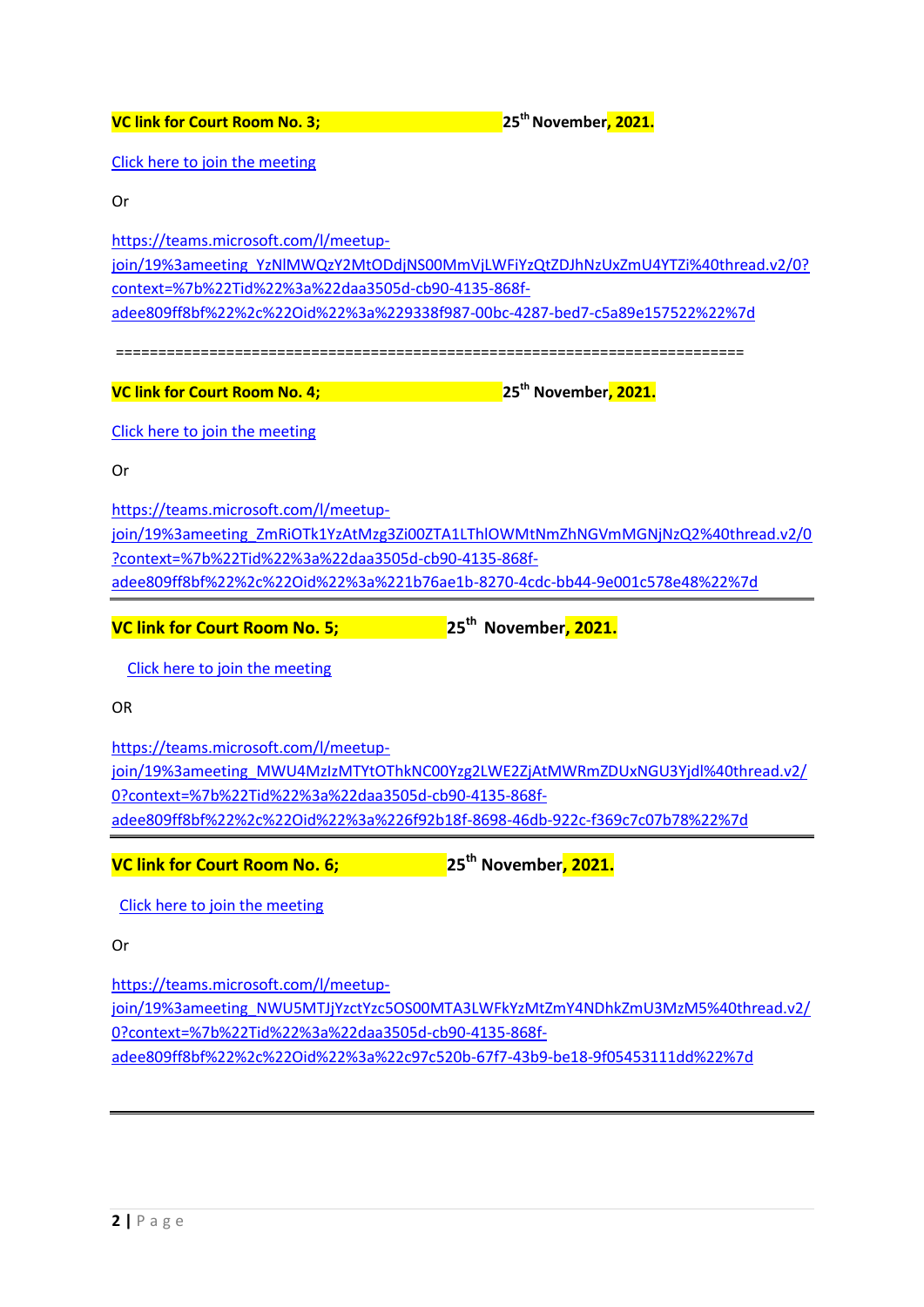**VC link for Court Room No. 7; 25thNovember, 2021.**

[Click here to join the meeting](https://teams.microsoft.com/l/meetup-join/19%3ameeting_N2UyM2ZhZjktY2VhNS00YzNiLWFmZjctNTg5N2I3ZjVjYWEx%40thread.v2/0?context=%7b%22Tid%22%3a%22daa3505d-cb90-4135-868f-adee809ff8bf%22%2c%22Oid%22%3a%2268a47ec6-1f96-485b-ad57-91ef72e656bf%22%7d)

Or

[https://teams.microsoft.com/l/meetup-](https://teams.microsoft.com/l/meetup-join/19%3ameeting_N2UyM2ZhZjktY2VhNS00YzNiLWFmZjctNTg5N2I3ZjVjYWEx%40thread.v2/0?context=%7b%22Tid%22%3a%22daa3505d-cb90-4135-868f-adee809ff8bf%22%2c%22Oid%22%3a%2268a47ec6-1f96-485b-ad57-91ef72e656bf%22%7d)

[join/19%3ameeting\\_N2UyM2ZhZjktY2VhNS00YzNiLWFmZjctNTg5N2I3ZjVjYWEx%40thread.v2/0?con](https://teams.microsoft.com/l/meetup-join/19%3ameeting_N2UyM2ZhZjktY2VhNS00YzNiLWFmZjctNTg5N2I3ZjVjYWEx%40thread.v2/0?context=%7b%22Tid%22%3a%22daa3505d-cb90-4135-868f-adee809ff8bf%22%2c%22Oid%22%3a%2268a47ec6-1f96-485b-ad57-91ef72e656bf%22%7d) [text=%7b%22Tid%22%3a%22daa3505d-cb90-4135-868f](https://teams.microsoft.com/l/meetup-join/19%3ameeting_N2UyM2ZhZjktY2VhNS00YzNiLWFmZjctNTg5N2I3ZjVjYWEx%40thread.v2/0?context=%7b%22Tid%22%3a%22daa3505d-cb90-4135-868f-adee809ff8bf%22%2c%22Oid%22%3a%2268a47ec6-1f96-485b-ad57-91ef72e656bf%22%7d)[adee809ff8bf%22%2c%22Oid%22%3a%2268a47ec6-1f96-485b-ad57-91ef72e656bf%22%7d](https://teams.microsoft.com/l/meetup-join/19%3ameeting_N2UyM2ZhZjktY2VhNS00YzNiLWFmZjctNTg5N2I3ZjVjYWEx%40thread.v2/0?context=%7b%22Tid%22%3a%22daa3505d-cb90-4135-868f-adee809ff8bf%22%2c%22Oid%22%3a%2268a47ec6-1f96-485b-ad57-91ef72e656bf%22%7d)

**VC link for Court Room No. 8; 25th November, 2021.**

[Click here to join the meeting](https://teams.microsoft.com/l/meetup-join/19%3ameeting_NTE2MGQxYjItNWJlYi00NWZhLTk0NjktY2Y4NjE3NjlhZWQz%40thread.v2/0?context=%7b%22Tid%22%3a%22daa3505d-cb90-4135-868f-adee809ff8bf%22%2c%22Oid%22%3a%229d839977-bc93-401c-aa53-a7a06b82976f%22%7d)

Or

[https://teams.microsoft.com/l/meetup-](https://teams.microsoft.com/l/meetup-join/19%3ameeting_NTE2MGQxYjItNWJlYi00NWZhLTk0NjktY2Y4NjE3NjlhZWQz%40thread.v2/0?context=%7b%22Tid%22%3a%22daa3505d-cb90-4135-868f-adee809ff8bf%22%2c%22Oid%22%3a%229d839977-bc93-401c-aa53-a7a06b82976f%22%7d)

[join/19%3ameeting\\_NTE2MGQxYjItNWJlYi00NWZhLTk0NjktY2Y4NjE3NjlhZWQz%40thread.v2/0?con](https://teams.microsoft.com/l/meetup-join/19%3ameeting_NTE2MGQxYjItNWJlYi00NWZhLTk0NjktY2Y4NjE3NjlhZWQz%40thread.v2/0?context=%7b%22Tid%22%3a%22daa3505d-cb90-4135-868f-adee809ff8bf%22%2c%22Oid%22%3a%229d839977-bc93-401c-aa53-a7a06b82976f%22%7d) [text=%7b%22Tid%22%3a%22daa3505d-cb90-4135-868f](https://teams.microsoft.com/l/meetup-join/19%3ameeting_NTE2MGQxYjItNWJlYi00NWZhLTk0NjktY2Y4NjE3NjlhZWQz%40thread.v2/0?context=%7b%22Tid%22%3a%22daa3505d-cb90-4135-868f-adee809ff8bf%22%2c%22Oid%22%3a%229d839977-bc93-401c-aa53-a7a06b82976f%22%7d)[adee809ff8bf%22%2c%22Oid%22%3a%229d839977-bc93-401c-aa53-a7a06b82976f%22%7d](https://teams.microsoft.com/l/meetup-join/19%3ameeting_NTE2MGQxYjItNWJlYi00NWZhLTk0NjktY2Y4NjE3NjlhZWQz%40thread.v2/0?context=%7b%22Tid%22%3a%22daa3505d-cb90-4135-868f-adee809ff8bf%22%2c%22Oid%22%3a%229d839977-bc93-401c-aa53-a7a06b82976f%22%7d)

**VC link for Court Room No. 9; 25th November, 2021.**

[Click here to join the meeting](https://teams.microsoft.com/l/meetup-join/19%3ameeting_NGY3ZTZhZWUtMzcwMC00YTVjLWE4MjUtMWU4NzczMDg1MGE1%40thread.v2/0?context=%7b%22Tid%22%3a%22daa3505d-cb90-4135-868f-adee809ff8bf%22%2c%22Oid%22%3a%224843a2c5-a038-4221-9a8b-4bd6732e3ddd%22%7d)

Or

[https://teams.microsoft.com/l/meetup](https://teams.microsoft.com/l/meetup-join/19%3ameeting_NGY3ZTZhZWUtMzcwMC00YTVjLWE4MjUtMWU4NzczMDg1MGE1%40thread.v2/0?context=%7b%22Tid%22%3a%22daa3505d-cb90-4135-868f-adee809ff8bf%22%2c%22Oid%22%3a%224843a2c5-a038-4221-9a8b-4bd6732e3ddd%22%7d)[join/19%3ameeting\\_NGY3ZTZhZWUtMzcwMC00YTVjLWE4MjUtMWU4NzczMDg1MGE1%40thread.v](https://teams.microsoft.com/l/meetup-join/19%3ameeting_NGY3ZTZhZWUtMzcwMC00YTVjLWE4MjUtMWU4NzczMDg1MGE1%40thread.v2/0?context=%7b%22Tid%22%3a%22daa3505d-cb90-4135-868f-adee809ff8bf%22%2c%22Oid%22%3a%224843a2c5-a038-4221-9a8b-4bd6732e3ddd%22%7d) [2/0?context=%7b%22Tid%22%3a%22daa3505d-cb90-4135-868f](https://teams.microsoft.com/l/meetup-join/19%3ameeting_NGY3ZTZhZWUtMzcwMC00YTVjLWE4MjUtMWU4NzczMDg1MGE1%40thread.v2/0?context=%7b%22Tid%22%3a%22daa3505d-cb90-4135-868f-adee809ff8bf%22%2c%22Oid%22%3a%224843a2c5-a038-4221-9a8b-4bd6732e3ddd%22%7d)[adee809ff8bf%22%2c%22Oid%22%3a%224843a2c5-a038-4221-9a8b-4bd6732e3ddd%22%7d](https://teams.microsoft.com/l/meetup-join/19%3ameeting_NGY3ZTZhZWUtMzcwMC00YTVjLWE4MjUtMWU4NzczMDg1MGE1%40thread.v2/0?context=%7b%22Tid%22%3a%22daa3505d-cb90-4135-868f-adee809ff8bf%22%2c%22Oid%22%3a%224843a2c5-a038-4221-9a8b-4bd6732e3ddd%22%7d)

**VC link for Court Room No. 10; 25th November, 2021.**

[Click here to join the meeting](https://teams.microsoft.com/l/meetup-join/19%3ameeting_NDYzY2NiYWYtZmJlZS00Y2UwLWExMTItZmVmNzY1MmE0NTM1%40thread.v2/0?context=%7b%22Tid%22%3a%22daa3505d-cb90-4135-868f-adee809ff8bf%22%2c%22Oid%22%3a%2210e701e4-46f3-4d66-a3fd-1343488d9e52%22%7d)

Or

[https://teams.microsoft.com/l/meetup](https://teams.microsoft.com/l/meetup-join/19%3ameeting_NDYzY2NiYWYtZmJlZS00Y2UwLWExMTItZmVmNzY1MmE0NTM1%40thread.v2/0?context=%7b%22Tid%22%3a%22daa3505d-cb90-4135-868f-adee809ff8bf%22%2c%22Oid%22%3a%2210e701e4-46f3-4d66-a3fd-1343488d9e52%22%7d)[join/19%3ameeting\\_NDYzY2NiYWYtZmJlZS00Y2UwLWExMTItZmVmNzY1MmE0NTM1%40thread.v2/](https://teams.microsoft.com/l/meetup-join/19%3ameeting_NDYzY2NiYWYtZmJlZS00Y2UwLWExMTItZmVmNzY1MmE0NTM1%40thread.v2/0?context=%7b%22Tid%22%3a%22daa3505d-cb90-4135-868f-adee809ff8bf%22%2c%22Oid%22%3a%2210e701e4-46f3-4d66-a3fd-1343488d9e52%22%7d) [0?context=%7b%22Tid%22%3a%22daa3505d-cb90-4135-868f](https://teams.microsoft.com/l/meetup-join/19%3ameeting_NDYzY2NiYWYtZmJlZS00Y2UwLWExMTItZmVmNzY1MmE0NTM1%40thread.v2/0?context=%7b%22Tid%22%3a%22daa3505d-cb90-4135-868f-adee809ff8bf%22%2c%22Oid%22%3a%2210e701e4-46f3-4d66-a3fd-1343488d9e52%22%7d)[adee809ff8bf%22%2c%22Oid%22%3a%2210e701e4-46f3-4d66-a3fd-1343488d9e52%22%7d](https://teams.microsoft.com/l/meetup-join/19%3ameeting_NDYzY2NiYWYtZmJlZS00Y2UwLWExMTItZmVmNzY1MmE0NTM1%40thread.v2/0?context=%7b%22Tid%22%3a%22daa3505d-cb90-4135-868f-adee809ff8bf%22%2c%22Oid%22%3a%2210e701e4-46f3-4d66-a3fd-1343488d9e52%22%7d)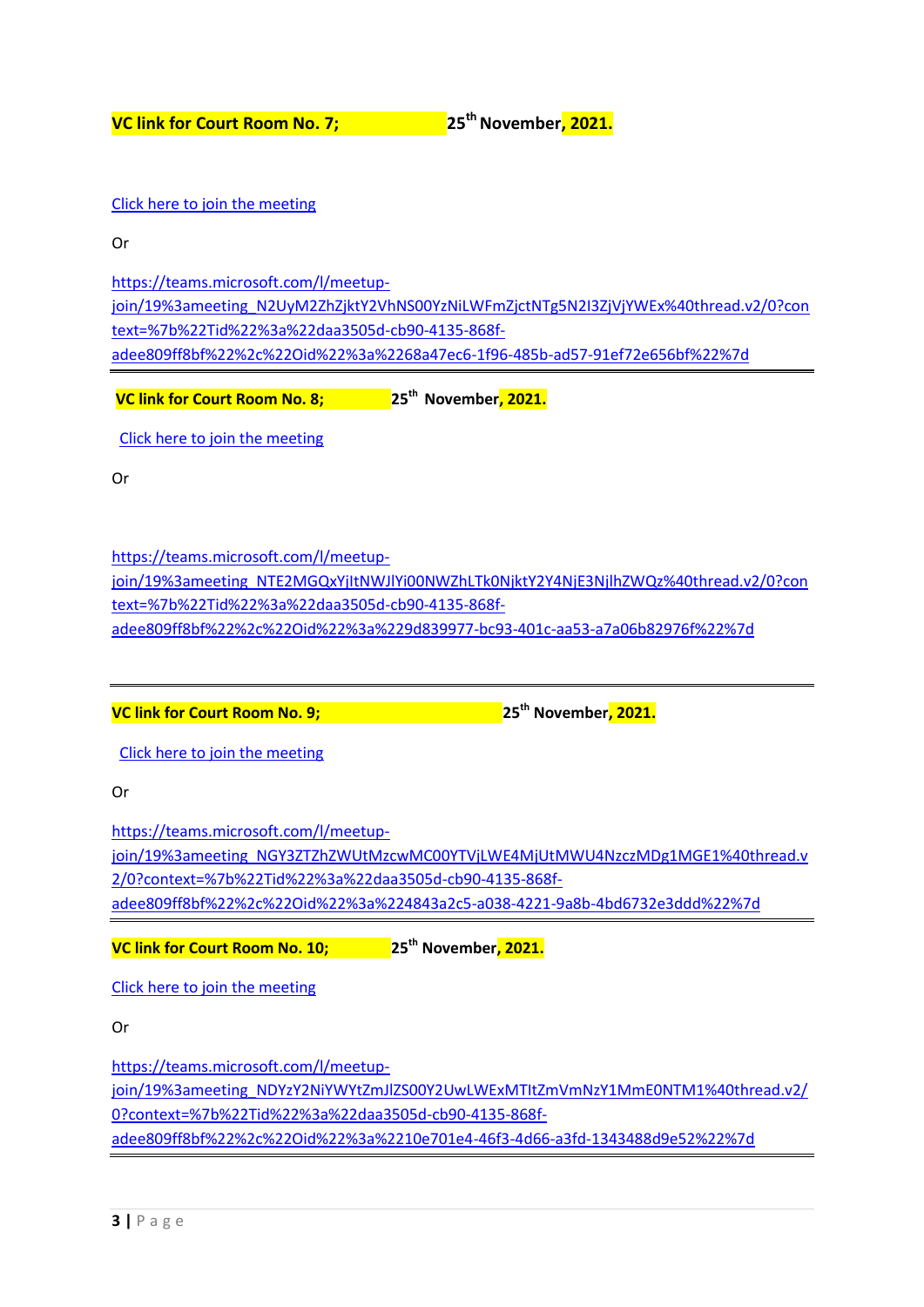**VC link for Court Room No. 11; 25th November, 2021.**

[Click here to join the meeting](https://teams.microsoft.com/l/meetup-join/19%3ameeting_Njg2NTE1NDEtNmRjNy00ZTVjLTk1ZTEtNDA1N2Y4MTc2YTVj%40thread.v2/0?context=%7b%22Tid%22%3a%22daa3505d-cb90-4135-868f-adee809ff8bf%22%2c%22Oid%22%3a%220907865e-113f-4f79-ac0c-333e6125591c%22%7d)

Or

[https://teams.microsoft.com/l/meetup-](https://teams.microsoft.com/l/meetup-join/19%3ameeting_Njg2NTE1NDEtNmRjNy00ZTVjLTk1ZTEtNDA1N2Y4MTc2YTVj%40thread.v2/0?context=%7b%22Tid%22%3a%22daa3505d-cb90-4135-868f-adee809ff8bf%22%2c%22Oid%22%3a%220907865e-113f-4f79-ac0c-333e6125591c%22%7d)

[join/19%3ameeting\\_Njg2NTE1NDEtNmRjNy00ZTVjLTk1ZTEtNDA1N2Y4MTc2YTVj%40thread.v2/0?co](https://teams.microsoft.com/l/meetup-join/19%3ameeting_Njg2NTE1NDEtNmRjNy00ZTVjLTk1ZTEtNDA1N2Y4MTc2YTVj%40thread.v2/0?context=%7b%22Tid%22%3a%22daa3505d-cb90-4135-868f-adee809ff8bf%22%2c%22Oid%22%3a%220907865e-113f-4f79-ac0c-333e6125591c%22%7d) [ntext=%7b%22Tid%22%3a%22daa3505d-cb90-4135-868f](https://teams.microsoft.com/l/meetup-join/19%3ameeting_Njg2NTE1NDEtNmRjNy00ZTVjLTk1ZTEtNDA1N2Y4MTc2YTVj%40thread.v2/0?context=%7b%22Tid%22%3a%22daa3505d-cb90-4135-868f-adee809ff8bf%22%2c%22Oid%22%3a%220907865e-113f-4f79-ac0c-333e6125591c%22%7d)[adee809ff8bf%22%2c%22Oid%22%3a%220907865e-113f-4f79-ac0c-333e6125591c%22%7d](https://teams.microsoft.com/l/meetup-join/19%3ameeting_Njg2NTE1NDEtNmRjNy00ZTVjLTk1ZTEtNDA1N2Y4MTc2YTVj%40thread.v2/0?context=%7b%22Tid%22%3a%22daa3505d-cb90-4135-868f-adee809ff8bf%22%2c%22Oid%22%3a%220907865e-113f-4f79-ac0c-333e6125591c%22%7d)

**VC link for Court Room No.13; 25th November, 2021.**

[Click here to join the meeting](https://teams.microsoft.com/l/meetup-join/19%3ameeting_OGE5ZmYwN2EtMmRlNi00MjIzLWFlNGEtM2RmZDBjMTZlZmQw%40thread.v2/0?context=%7b%22Tid%22%3a%22daa3505d-cb90-4135-868f-adee809ff8bf%22%2c%22Oid%22%3a%22f7e7ad1d-c114-4e55-99a1-70582edf5e2c%22%7d)

Or

[https://teams.microsoft.com/l/meetup](https://teams.microsoft.com/l/meetup-join/19%3ameeting_OGE5ZmYwN2EtMmRlNi00MjIzLWFlNGEtM2RmZDBjMTZlZmQw%40thread.v2/0?context=%7b%22Tid%22%3a%22daa3505d-cb90-4135-868f-adee809ff8bf%22%2c%22Oid%22%3a%22f7e7ad1d-c114-4e55-99a1-70582edf5e2c%22%7d)[join/19%3ameeting\\_OGE5ZmYwN2EtMmRlNi00MjIzLWFlNGEtM2RmZDBjMTZlZmQw%40thread.v2/](https://teams.microsoft.com/l/meetup-join/19%3ameeting_OGE5ZmYwN2EtMmRlNi00MjIzLWFlNGEtM2RmZDBjMTZlZmQw%40thread.v2/0?context=%7b%22Tid%22%3a%22daa3505d-cb90-4135-868f-adee809ff8bf%22%2c%22Oid%22%3a%22f7e7ad1d-c114-4e55-99a1-70582edf5e2c%22%7d) [0?context=%7b%22Tid%22%3a%22daa3505d-cb90-4135-868f](https://teams.microsoft.com/l/meetup-join/19%3ameeting_OGE5ZmYwN2EtMmRlNi00MjIzLWFlNGEtM2RmZDBjMTZlZmQw%40thread.v2/0?context=%7b%22Tid%22%3a%22daa3505d-cb90-4135-868f-adee809ff8bf%22%2c%22Oid%22%3a%22f7e7ad1d-c114-4e55-99a1-70582edf5e2c%22%7d)[adee809ff8bf%22%2c%22Oid%22%3a%22f7e7ad1d-c114-4e55-99a1-70582edf5e2c%22%7d](https://teams.microsoft.com/l/meetup-join/19%3ameeting_OGE5ZmYwN2EtMmRlNi00MjIzLWFlNGEtM2RmZDBjMTZlZmQw%40thread.v2/0?context=%7b%22Tid%22%3a%22daa3505d-cb90-4135-868f-adee809ff8bf%22%2c%22Oid%22%3a%22f7e7ad1d-c114-4e55-99a1-70582edf5e2c%22%7d)

**VC link for Court Room No. 15; 25th November, 2021.**

[Click here to join the meeting](https://teams.microsoft.com/l/meetup-join/19%3ameeting_NjRmNDI2NjgtODdmNS00YjY3LWE4YzctNzU0NDE2Y2Q1Yzdj%40thread.v2/0?context=%7b%22Tid%22%3a%22daa3505d-cb90-4135-868f-adee809ff8bf%22%2c%22Oid%22%3a%22b5ca490e-de2a-4ffc-88eb-a72c59634449%22%7d)

Or

[https://teams.microsoft.com/l/meetup](https://teams.microsoft.com/l/meetup-join/19%3ameeting_NjRmNDI2NjgtODdmNS00YjY3LWE4YzctNzU0NDE2Y2Q1Yzdj%40thread.v2/0?context=%7b%22Tid%22%3a%22daa3505d-cb90-4135-868f-adee809ff8bf%22%2c%22Oid%22%3a%22b5ca490e-de2a-4ffc-88eb-a72c59634449%22%7d)[join/19%3ameeting\\_NjRmNDI2NjgtODdmNS00YjY3LWE4YzctNzU0NDE2Y2Q1Yzdj%40thread.v2/0?co](https://teams.microsoft.com/l/meetup-join/19%3ameeting_NjRmNDI2NjgtODdmNS00YjY3LWE4YzctNzU0NDE2Y2Q1Yzdj%40thread.v2/0?context=%7b%22Tid%22%3a%22daa3505d-cb90-4135-868f-adee809ff8bf%22%2c%22Oid%22%3a%22b5ca490e-de2a-4ffc-88eb-a72c59634449%22%7d) [ntext=%7b%22Tid%22%3a%22daa3505d-cb90-4135-868f](https://teams.microsoft.com/l/meetup-join/19%3ameeting_NjRmNDI2NjgtODdmNS00YjY3LWE4YzctNzU0NDE2Y2Q1Yzdj%40thread.v2/0?context=%7b%22Tid%22%3a%22daa3505d-cb90-4135-868f-adee809ff8bf%22%2c%22Oid%22%3a%22b5ca490e-de2a-4ffc-88eb-a72c59634449%22%7d)[adee809ff8bf%22%2c%22Oid%22%3a%22b5ca490e-de2a-4ffc-88eb-a72c59634449%22%7d](https://teams.microsoft.com/l/meetup-join/19%3ameeting_NjRmNDI2NjgtODdmNS00YjY3LWE4YzctNzU0NDE2Y2Q1Yzdj%40thread.v2/0?context=%7b%22Tid%22%3a%22daa3505d-cb90-4135-868f-adee809ff8bf%22%2c%22Oid%22%3a%22b5ca490e-de2a-4ffc-88eb-a72c59634449%22%7d)

**VC link for Court Room No. 16; 25th November, 2021.**

[Click here to join the meeting](https://teams.microsoft.com/l/meetup-join/19%3ameeting_MmRlMzY4MDYtZmM5Zi00ZGQxLTljOTktNmY0ZDUzNzY2ZDdk%40thread.v2/0?context=%7b%22Tid%22%3a%22daa3505d-cb90-4135-868f-adee809ff8bf%22%2c%22Oid%22%3a%22543f844e-bf8b-447e-9ad1-b3df7da6cafa%22%7d)

Or

[https://teams.microsoft.com/l/meetup](https://teams.microsoft.com/l/meetup-join/19%3ameeting_MmRlMzY4MDYtZmM5Zi00ZGQxLTljOTktNmY0ZDUzNzY2ZDdk%40thread.v2/0?context=%7b%22Tid%22%3a%22daa3505d-cb90-4135-868f-adee809ff8bf%22%2c%22Oid%22%3a%22543f844e-bf8b-447e-9ad1-b3df7da6cafa%22%7d)[join/19%3ameeting\\_MmRlMzY4MDYtZmM5Zi00ZGQxLTljOTktNmY0ZDUzNzY2ZDdk%40thread.v2/0?](https://teams.microsoft.com/l/meetup-join/19%3ameeting_MmRlMzY4MDYtZmM5Zi00ZGQxLTljOTktNmY0ZDUzNzY2ZDdk%40thread.v2/0?context=%7b%22Tid%22%3a%22daa3505d-cb90-4135-868f-adee809ff8bf%22%2c%22Oid%22%3a%22543f844e-bf8b-447e-9ad1-b3df7da6cafa%22%7d) [context=%7b%22Tid%22%3a%22daa3505d-cb90-4135-868f](https://teams.microsoft.com/l/meetup-join/19%3ameeting_MmRlMzY4MDYtZmM5Zi00ZGQxLTljOTktNmY0ZDUzNzY2ZDdk%40thread.v2/0?context=%7b%22Tid%22%3a%22daa3505d-cb90-4135-868f-adee809ff8bf%22%2c%22Oid%22%3a%22543f844e-bf8b-447e-9ad1-b3df7da6cafa%22%7d)[adee809ff8bf%22%2c%22Oid%22%3a%22543f844e-bf8b-447e-9ad1-b3df7da6cafa%22%7d](https://teams.microsoft.com/l/meetup-join/19%3ameeting_MmRlMzY4MDYtZmM5Zi00ZGQxLTljOTktNmY0ZDUzNzY2ZDdk%40thread.v2/0?context=%7b%22Tid%22%3a%22daa3505d-cb90-4135-868f-adee809ff8bf%22%2c%22Oid%22%3a%22543f844e-bf8b-447e-9ad1-b3df7da6cafa%22%7d)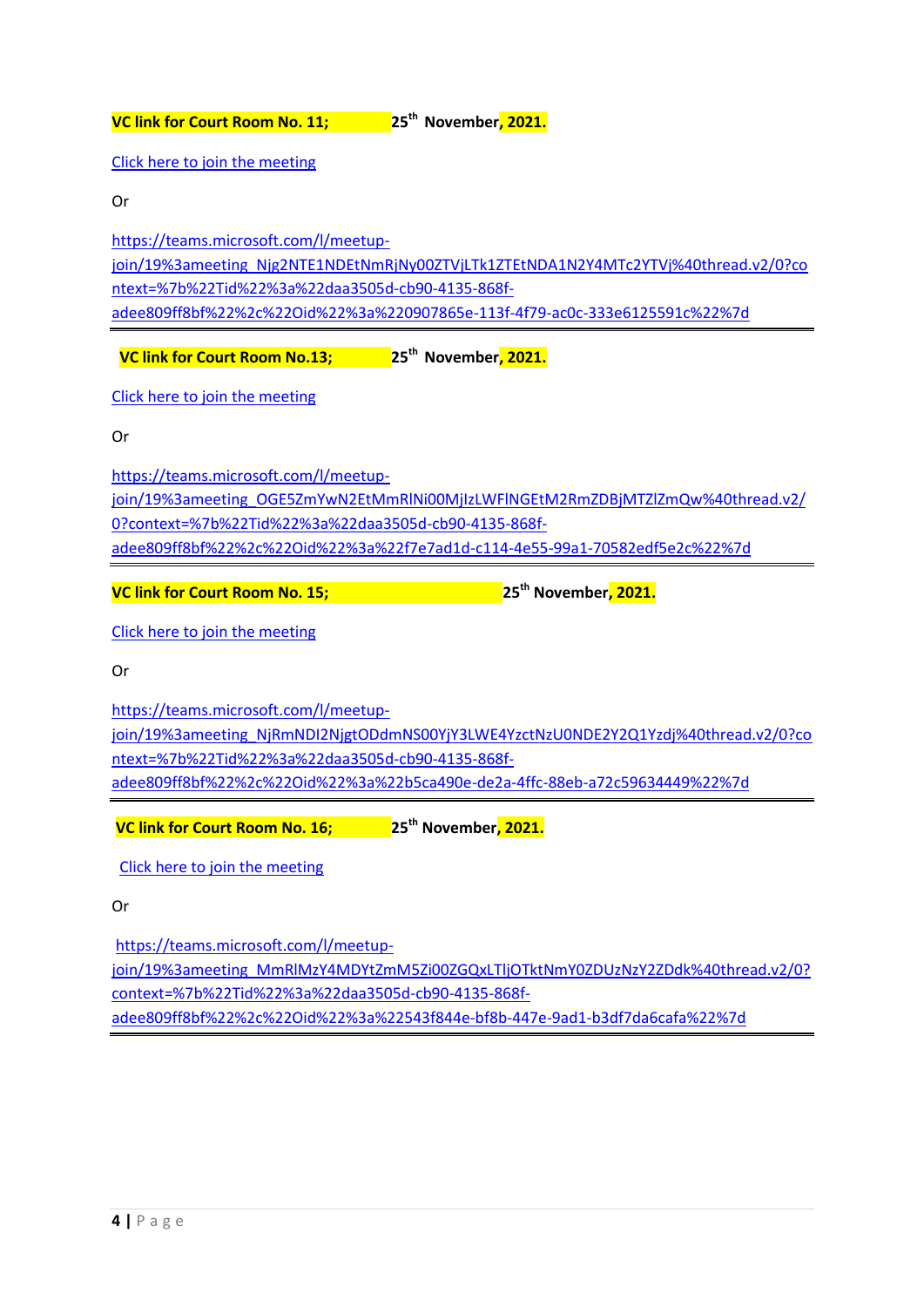**VC link for Court Room No. 17; 25th November, 2021.**

[Click here to join the meeting](https://teams.microsoft.com/l/meetup-join/19%3ameeting_NjMzYmQwODItZTAxMi00YWNjLWFlNDgtOGU2NTExNzg4NDQ0%40thread.v2/0?context=%7b%22Tid%22%3a%22daa3505d-cb90-4135-868f-adee809ff8bf%22%2c%22Oid%22%3a%221eed723c-ae3a-4e41-9225-a4f2ef520408%22%7d)

Or

[https://teams.microsoft.com/l/meetup](https://teams.microsoft.com/l/meetup-join/19%3ameeting_NjMzYmQwODItZTAxMi00YWNjLWFlNDgtOGU2NTExNzg4NDQ0%40thread.v2/0?context=%7b%22Tid%22%3a%22daa3505d-cb90-4135-868f-adee809ff8bf%22%2c%22Oid%22%3a%221eed723c-ae3a-4e41-9225-a4f2ef520408%22%7d)[join/19%3ameeting\\_NjMzYmQwODItZTAxMi00YWNjLWFlNDgtOGU2NTExNzg4NDQ0%40thread.v2/](https://teams.microsoft.com/l/meetup-join/19%3ameeting_NjMzYmQwODItZTAxMi00YWNjLWFlNDgtOGU2NTExNzg4NDQ0%40thread.v2/0?context=%7b%22Tid%22%3a%22daa3505d-cb90-4135-868f-adee809ff8bf%22%2c%22Oid%22%3a%221eed723c-ae3a-4e41-9225-a4f2ef520408%22%7d) [0?context=%7b%22Tid%22%3a%22daa3505d-cb90-4135-868f](https://teams.microsoft.com/l/meetup-join/19%3ameeting_NjMzYmQwODItZTAxMi00YWNjLWFlNDgtOGU2NTExNzg4NDQ0%40thread.v2/0?context=%7b%22Tid%22%3a%22daa3505d-cb90-4135-868f-adee809ff8bf%22%2c%22Oid%22%3a%221eed723c-ae3a-4e41-9225-a4f2ef520408%22%7d)[adee809ff8bf%22%2c%22Oid%22%3a%221eed723c-ae3a-4e41-9225-a4f2ef520408%22%7d](https://teams.microsoft.com/l/meetup-join/19%3ameeting_NjMzYmQwODItZTAxMi00YWNjLWFlNDgtOGU2NTExNzg4NDQ0%40thread.v2/0?context=%7b%22Tid%22%3a%22daa3505d-cb90-4135-868f-adee809ff8bf%22%2c%22Oid%22%3a%221eed723c-ae3a-4e41-9225-a4f2ef520408%22%7d)

**VC link for Court Room No. 18; 25th November, 2021**

[Click here to join the meeting](https://teams.microsoft.com/l/meetup-join/19%3ameeting_NWE4ZjY3ZjItYmVkZC00NzJmLWFiNTctZWFlZDFmY2ZkNzFl%40thread.v2/0?context=%7b%22Tid%22%3a%22daa3505d-cb90-4135-868f-adee809ff8bf%22%2c%22Oid%22%3a%2286d3831a-c6b4-4b26-8272-ca9cb9380e7c%22%7d)

Or

[https://teams.microsoft.com/l/meetup](https://teams.microsoft.com/l/meetup-join/19%3ameeting_NWE4ZjY3ZjItYmVkZC00NzJmLWFiNTctZWFlZDFmY2ZkNzFl%40thread.v2/0?context=%7b%22Tid%22%3a%22daa3505d-cb90-4135-868f-adee809ff8bf%22%2c%22Oid%22%3a%2286d3831a-c6b4-4b26-8272-ca9cb9380e7c%22%7d)[join/19%3ameeting\\_NWE4ZjY3ZjItYmVkZC00NzJmLWFiNTctZWFlZDFmY2ZkNzFl%40thread.v2/0?con](https://teams.microsoft.com/l/meetup-join/19%3ameeting_NWE4ZjY3ZjItYmVkZC00NzJmLWFiNTctZWFlZDFmY2ZkNzFl%40thread.v2/0?context=%7b%22Tid%22%3a%22daa3505d-cb90-4135-868f-adee809ff8bf%22%2c%22Oid%22%3a%2286d3831a-c6b4-4b26-8272-ca9cb9380e7c%22%7d) [text=%7b%22Tid%22%3a%22daa3505d-cb90-4135-868f](https://teams.microsoft.com/l/meetup-join/19%3ameeting_NWE4ZjY3ZjItYmVkZC00NzJmLWFiNTctZWFlZDFmY2ZkNzFl%40thread.v2/0?context=%7b%22Tid%22%3a%22daa3505d-cb90-4135-868f-adee809ff8bf%22%2c%22Oid%22%3a%2286d3831a-c6b4-4b26-8272-ca9cb9380e7c%22%7d)[adee809ff8bf%22%2c%22Oid%22%3a%2286d3831a-c6b4-4b26-8272-ca9cb9380e7c%22%7d](https://teams.microsoft.com/l/meetup-join/19%3ameeting_NWE4ZjY3ZjItYmVkZC00NzJmLWFiNTctZWFlZDFmY2ZkNzFl%40thread.v2/0?context=%7b%22Tid%22%3a%22daa3505d-cb90-4135-868f-adee809ff8bf%22%2c%22Oid%22%3a%2286d3831a-c6b4-4b26-8272-ca9cb9380e7c%22%7d)

**VC link for Court Room No. 19; 25th November, 2021.**

[Click here to join the meeting](https://teams.microsoft.com/l/meetup-join/19%3ameeting_ZWYxYzJhOGQtYTVmMC00ZGQ5LWE0MDktMDg4ZDk5ZTdlNDRk%40thread.v2/0?context=%7b%22Tid%22%3a%22daa3505d-cb90-4135-868f-adee809ff8bf%22%2c%22Oid%22%3a%222cd2bd80-1810-4133-bf3f-7fe5ea5e69c6%22%7d)

Or

[https://teams.microsoft.com/l/meetup](https://teams.microsoft.com/l/meetup-join/19%3ameeting_ZWYxYzJhOGQtYTVmMC00ZGQ5LWE0MDktMDg4ZDk5ZTdlNDRk%40thread.v2/0?context=%7b%22Tid%22%3a%22daa3505d-cb90-4135-868f-adee809ff8bf%22%2c%22Oid%22%3a%222cd2bd80-1810-4133-bf3f-7fe5ea5e69c6%22%7d)[join/19%3ameeting\\_ZWYxYzJhOGQtYTVmMC00ZGQ5LWE0MDktMDg4ZDk5ZTdlNDRk%40thread.v2/](https://teams.microsoft.com/l/meetup-join/19%3ameeting_ZWYxYzJhOGQtYTVmMC00ZGQ5LWE0MDktMDg4ZDk5ZTdlNDRk%40thread.v2/0?context=%7b%22Tid%22%3a%22daa3505d-cb90-4135-868f-adee809ff8bf%22%2c%22Oid%22%3a%222cd2bd80-1810-4133-bf3f-7fe5ea5e69c6%22%7d) [0?context=%7b%22Tid%22%3a%22daa3505d-cb90-4135-868f](https://teams.microsoft.com/l/meetup-join/19%3ameeting_ZWYxYzJhOGQtYTVmMC00ZGQ5LWE0MDktMDg4ZDk5ZTdlNDRk%40thread.v2/0?context=%7b%22Tid%22%3a%22daa3505d-cb90-4135-868f-adee809ff8bf%22%2c%22Oid%22%3a%222cd2bd80-1810-4133-bf3f-7fe5ea5e69c6%22%7d)[adee809ff8bf%22%2c%22Oid%22%3a%222cd2bd80-1810-4133-bf3f-7fe5ea5e69c6%22%7d](https://teams.microsoft.com/l/meetup-join/19%3ameeting_ZWYxYzJhOGQtYTVmMC00ZGQ5LWE0MDktMDg4ZDk5ZTdlNDRk%40thread.v2/0?context=%7b%22Tid%22%3a%22daa3505d-cb90-4135-868f-adee809ff8bf%22%2c%22Oid%22%3a%222cd2bd80-1810-4133-bf3f-7fe5ea5e69c6%22%7d)

**VC link for Court Room No. 21; 25th November, 2021.**

[Click here to join the meeting](https://teams.microsoft.com/l/meetup-join/19%3ameeting_MmJjN2U0YWMtZDI3MS00NGFkLWI2NmItNjhiMzRiMmQ3N2My%40thread.v2/0?context=%7b%22Tid%22%3a%22daa3505d-cb90-4135-868f-adee809ff8bf%22%2c%22Oid%22%3a%2266605ab4-d197-4110-afd0-4ae018737d52%22%7d)

Or

[https://teams.microsoft.com/l/meetup](https://teams.microsoft.com/l/meetup-join/19%3ameeting_MmJjN2U0YWMtZDI3MS00NGFkLWI2NmItNjhiMzRiMmQ3N2My%40thread.v2/0?context=%7b%22Tid%22%3a%22daa3505d-cb90-4135-868f-adee809ff8bf%22%2c%22Oid%22%3a%2266605ab4-d197-4110-afd0-4ae018737d52%22%7d)[join/19%3ameeting\\_MmJjN2U0YWMtZDI3MS00NGFkLWI2NmItNjhiMzRiMmQ3N2My%40thread.v2/](https://teams.microsoft.com/l/meetup-join/19%3ameeting_MmJjN2U0YWMtZDI3MS00NGFkLWI2NmItNjhiMzRiMmQ3N2My%40thread.v2/0?context=%7b%22Tid%22%3a%22daa3505d-cb90-4135-868f-adee809ff8bf%22%2c%22Oid%22%3a%2266605ab4-d197-4110-afd0-4ae018737d52%22%7d) [0?context=%7b%22Tid%22%3a%22daa3505d-cb90-4135-868f](https://teams.microsoft.com/l/meetup-join/19%3ameeting_MmJjN2U0YWMtZDI3MS00NGFkLWI2NmItNjhiMzRiMmQ3N2My%40thread.v2/0?context=%7b%22Tid%22%3a%22daa3505d-cb90-4135-868f-adee809ff8bf%22%2c%22Oid%22%3a%2266605ab4-d197-4110-afd0-4ae018737d52%22%7d)[adee809ff8bf%22%2c%22Oid%22%3a%2266605ab4-d197-4110-afd0-4ae018737d52%22%7d](https://teams.microsoft.com/l/meetup-join/19%3ameeting_MmJjN2U0YWMtZDI3MS00NGFkLWI2NmItNjhiMzRiMmQ3N2My%40thread.v2/0?context=%7b%22Tid%22%3a%22daa3505d-cb90-4135-868f-adee809ff8bf%22%2c%22Oid%22%3a%2266605ab4-d197-4110-afd0-4ae018737d52%22%7d)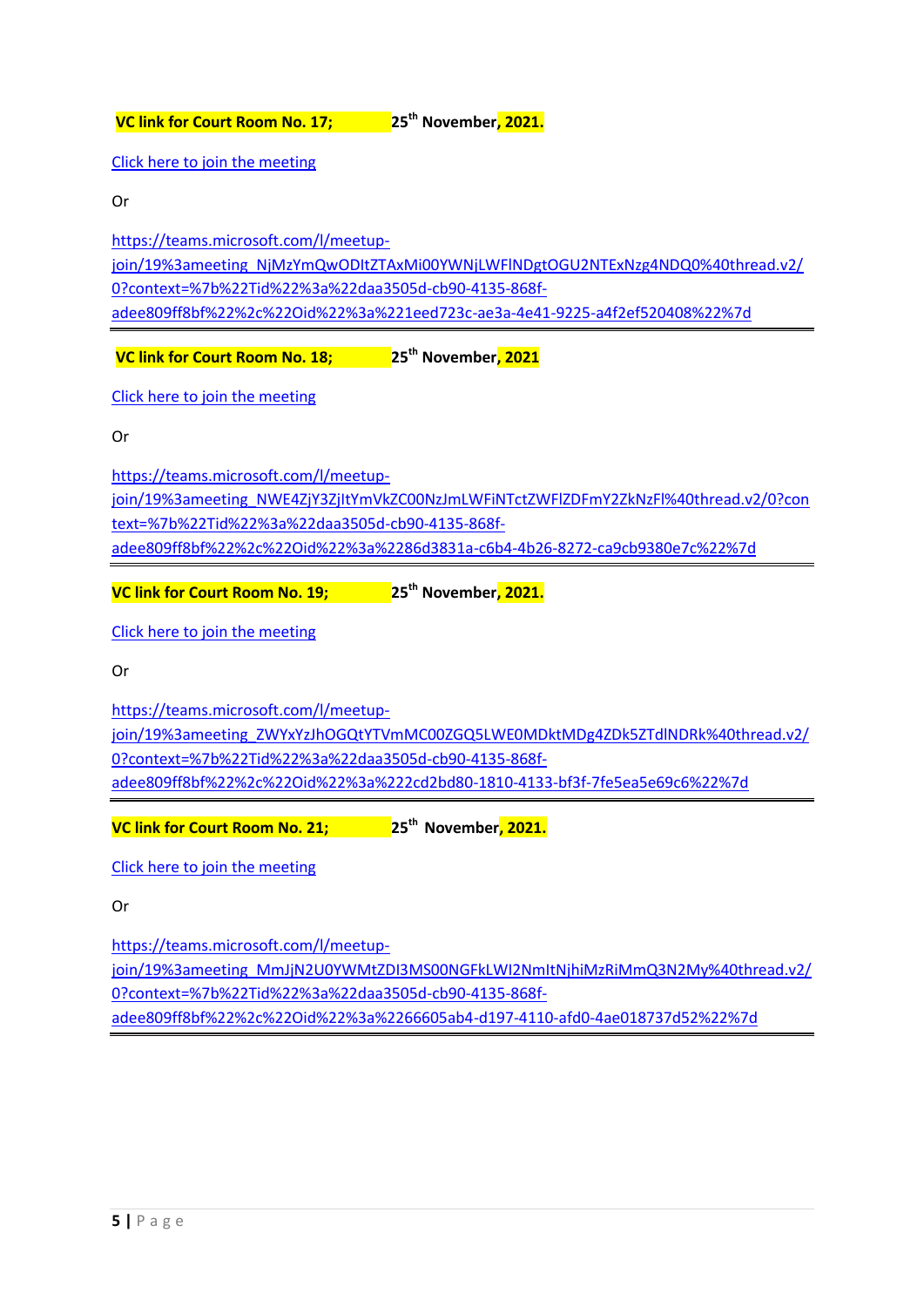**VC link for Court Room No. 22; 25th November, 2021.**

**[Click here to join the meeting](https://teams.microsoft.com/l/meetup-join/19%3ameeting_NGNjMWZiOTQtOGU2Yy00MjM0LTlhZWQtY2FmMmRiNjAxODZi%40thread.v2/0?context=%7b%22Tid%22%3a%22daa3505d-cb90-4135-868f-adee809ff8bf%22%2c%22Oid%22%3a%22d15c2896-983a-4c42-8e7d-5493c4ac8fe4%22%7d)**

**Or**

**[https://teams.microsoft.com/l/meetup-](https://teams.microsoft.com/l/meetup-join/19%3ameeting_NGNjMWZiOTQtOGU2Yy00MjM0LTlhZWQtY2FmMmRiNjAxODZi%40thread.v2/0?context=%7b%22Tid%22%3a%22daa3505d-cb90-4135-868f-adee809ff8bf%22%2c%22Oid%22%3a%22d15c2896-983a-4c42-8e7d-5493c4ac8fe4%22%7d)**

**[join/19%3ameeting\\_NGNjMWZiOTQtOGU2Yy00MjM0LTlhZWQtY2FmMmRiNjAxODZi%40thread.v](https://teams.microsoft.com/l/meetup-join/19%3ameeting_NGNjMWZiOTQtOGU2Yy00MjM0LTlhZWQtY2FmMmRiNjAxODZi%40thread.v2/0?context=%7b%22Tid%22%3a%22daa3505d-cb90-4135-868f-adee809ff8bf%22%2c%22Oid%22%3a%22d15c2896-983a-4c42-8e7d-5493c4ac8fe4%22%7d) [2/0?context=%7b%22Tid%22%3a%22daa3505d-cb90-4135-868f](https://teams.microsoft.com/l/meetup-join/19%3ameeting_NGNjMWZiOTQtOGU2Yy00MjM0LTlhZWQtY2FmMmRiNjAxODZi%40thread.v2/0?context=%7b%22Tid%22%3a%22daa3505d-cb90-4135-868f-adee809ff8bf%22%2c%22Oid%22%3a%22d15c2896-983a-4c42-8e7d-5493c4ac8fe4%22%7d)[adee809ff8bf%22%2c%22Oid%22%3a%22d15c2896-983a-4c42-8e7d-5493c4ac8fe4%22%7d](https://teams.microsoft.com/l/meetup-join/19%3ameeting_NGNjMWZiOTQtOGU2Yy00MjM0LTlhZWQtY2FmMmRiNjAxODZi%40thread.v2/0?context=%7b%22Tid%22%3a%22daa3505d-cb90-4135-868f-adee809ff8bf%22%2c%22Oid%22%3a%22d15c2896-983a-4c42-8e7d-5493c4ac8fe4%22%7d)**

**VC link for Court Room No. 23; 25th November, 2021.**

[Click here to join the meeting](https://teams.microsoft.com/l/meetup-join/19%3ameeting_MzMxZDljNzItZTk4Mi00Y2JkLTg4M2ItNGUzNjVlZjVkMDc1%40thread.v2/0?context=%7b%22Tid%22%3a%22daa3505d-cb90-4135-868f-adee809ff8bf%22%2c%22Oid%22%3a%2213dafdae-fae7-4668-8a29-72f11b4c2473%22%7d)

Or

[https://teams.microsoft.com/l/meetup](https://teams.microsoft.com/l/meetup-join/19%3ameeting_MzMxZDljNzItZTk4Mi00Y2JkLTg4M2ItNGUzNjVlZjVkMDc1%40thread.v2/0?context=%7b%22Tid%22%3a%22daa3505d-cb90-4135-868f-adee809ff8bf%22%2c%22Oid%22%3a%2213dafdae-fae7-4668-8a29-72f11b4c2473%22%7d)[join/19%3ameeting\\_MzMxZDljNzItZTk4Mi00Y2JkLTg4M2ItNGUzNjVlZjVkMDc1%40thread.v2/0?cont](https://teams.microsoft.com/l/meetup-join/19%3ameeting_MzMxZDljNzItZTk4Mi00Y2JkLTg4M2ItNGUzNjVlZjVkMDc1%40thread.v2/0?context=%7b%22Tid%22%3a%22daa3505d-cb90-4135-868f-adee809ff8bf%22%2c%22Oid%22%3a%2213dafdae-fae7-4668-8a29-72f11b4c2473%22%7d) [ext=%7b%22Tid%22%3a%22daa3505d-cb90-4135-868f](https://teams.microsoft.com/l/meetup-join/19%3ameeting_MzMxZDljNzItZTk4Mi00Y2JkLTg4M2ItNGUzNjVlZjVkMDc1%40thread.v2/0?context=%7b%22Tid%22%3a%22daa3505d-cb90-4135-868f-adee809ff8bf%22%2c%22Oid%22%3a%2213dafdae-fae7-4668-8a29-72f11b4c2473%22%7d)[adee809ff8bf%22%2c%22Oid%22%3a%2213dafdae-fae7-4668-8a29-72f11b4c2473%22%7d](https://teams.microsoft.com/l/meetup-join/19%3ameeting_MzMxZDljNzItZTk4Mi00Y2JkLTg4M2ItNGUzNjVlZjVkMDc1%40thread.v2/0?context=%7b%22Tid%22%3a%22daa3505d-cb90-4135-868f-adee809ff8bf%22%2c%22Oid%22%3a%2213dafdae-fae7-4668-8a29-72f11b4c2473%22%7d)

**VC link for Court Room No.24; 25th November, 2021.**

[Click here to join the meeting](https://teams.microsoft.com/l/meetup-join/19%3ameeting_MzYwYjJkZjYtNGEzYy00MzgyLWExZDktZjg2ZDM5MmJmMGVh%40thread.v2/0?context=%7b%22Tid%22%3a%22daa3505d-cb90-4135-868f-adee809ff8bf%22%2c%22Oid%22%3a%22467c0b6d-9b6c-48f0-a29e-b5dbe7a7cec7%22%7d)

Or

[https://teams.microsoft.com/l/meetup](https://teams.microsoft.com/l/meetup-join/19%3ameeting_MzYwYjJkZjYtNGEzYy00MzgyLWExZDktZjg2ZDM5MmJmMGVh%40thread.v2/0?context=%7b%22Tid%22%3a%22daa3505d-cb90-4135-868f-adee809ff8bf%22%2c%22Oid%22%3a%22467c0b6d-9b6c-48f0-a29e-b5dbe7a7cec7%22%7d)[join/19%3ameeting\\_MzYwYjJkZjYtNGEzYy00MzgyLWExZDktZjg2ZDM5MmJmMGVh%40thread.v2/0?](https://teams.microsoft.com/l/meetup-join/19%3ameeting_MzYwYjJkZjYtNGEzYy00MzgyLWExZDktZjg2ZDM5MmJmMGVh%40thread.v2/0?context=%7b%22Tid%22%3a%22daa3505d-cb90-4135-868f-adee809ff8bf%22%2c%22Oid%22%3a%22467c0b6d-9b6c-48f0-a29e-b5dbe7a7cec7%22%7d) [context=%7b%22Tid%22%3a%22daa3505d-cb90-4135-868f](https://teams.microsoft.com/l/meetup-join/19%3ameeting_MzYwYjJkZjYtNGEzYy00MzgyLWExZDktZjg2ZDM5MmJmMGVh%40thread.v2/0?context=%7b%22Tid%22%3a%22daa3505d-cb90-4135-868f-adee809ff8bf%22%2c%22Oid%22%3a%22467c0b6d-9b6c-48f0-a29e-b5dbe7a7cec7%22%7d)[adee809ff8bf%22%2c%22Oid%22%3a%22467c0b6d-9b6c-48f0-a29e-b5dbe7a7cec7%22%7d](https://teams.microsoft.com/l/meetup-join/19%3ameeting_MzYwYjJkZjYtNGEzYy00MzgyLWExZDktZjg2ZDM5MmJmMGVh%40thread.v2/0?context=%7b%22Tid%22%3a%22daa3505d-cb90-4135-868f-adee809ff8bf%22%2c%22Oid%22%3a%22467c0b6d-9b6c-48f0-a29e-b5dbe7a7cec7%22%7d)

**VC link for Court Room No. 25; 25th November, 2021.**

[Click here to join the meeting](https://teams.microsoft.com/l/meetup-join/19%3ameeting_NWYxZDA1YmQtZjZmOC00YjJjLTkxMmYtOWEyNDdlNTdjYTY2%40thread.v2/0?context=%7b%22Tid%22%3a%22daa3505d-cb90-4135-868f-adee809ff8bf%22%2c%22Oid%22%3a%2230b0cd87-4c3c-4ec7-be66-33ddda2a5397%22%7d)

Or

[https://teams.microsoft.com/l/meetup](https://teams.microsoft.com/l/meetup-join/19%3ameeting_NWYxZDA1YmQtZjZmOC00YjJjLTkxMmYtOWEyNDdlNTdjYTY2%40thread.v2/0?context=%7b%22Tid%22%3a%22daa3505d-cb90-4135-868f-adee809ff8bf%22%2c%22Oid%22%3a%2230b0cd87-4c3c-4ec7-be66-33ddda2a5397%22%7d)[join/19%3ameeting\\_NWYxZDA1YmQtZjZmOC00YjJjLTkxMmYtOWEyNDdlNTdjYTY2%40thread.v2/0?c](https://teams.microsoft.com/l/meetup-join/19%3ameeting_NWYxZDA1YmQtZjZmOC00YjJjLTkxMmYtOWEyNDdlNTdjYTY2%40thread.v2/0?context=%7b%22Tid%22%3a%22daa3505d-cb90-4135-868f-adee809ff8bf%22%2c%22Oid%22%3a%2230b0cd87-4c3c-4ec7-be66-33ddda2a5397%22%7d) [ontext=%7b%22Tid%22%3a%22daa3505d-cb90-4135-868f](https://teams.microsoft.com/l/meetup-join/19%3ameeting_NWYxZDA1YmQtZjZmOC00YjJjLTkxMmYtOWEyNDdlNTdjYTY2%40thread.v2/0?context=%7b%22Tid%22%3a%22daa3505d-cb90-4135-868f-adee809ff8bf%22%2c%22Oid%22%3a%2230b0cd87-4c3c-4ec7-be66-33ddda2a5397%22%7d)[adee809ff8bf%22%2c%22Oid%22%3a%2230b0cd87-4c3c-4ec7-be66-33ddda2a5397%22%7d](https://teams.microsoft.com/l/meetup-join/19%3ameeting_NWYxZDA1YmQtZjZmOC00YjJjLTkxMmYtOWEyNDdlNTdjYTY2%40thread.v2/0?context=%7b%22Tid%22%3a%22daa3505d-cb90-4135-868f-adee809ff8bf%22%2c%22Oid%22%3a%2230b0cd87-4c3c-4ec7-be66-33ddda2a5397%22%7d)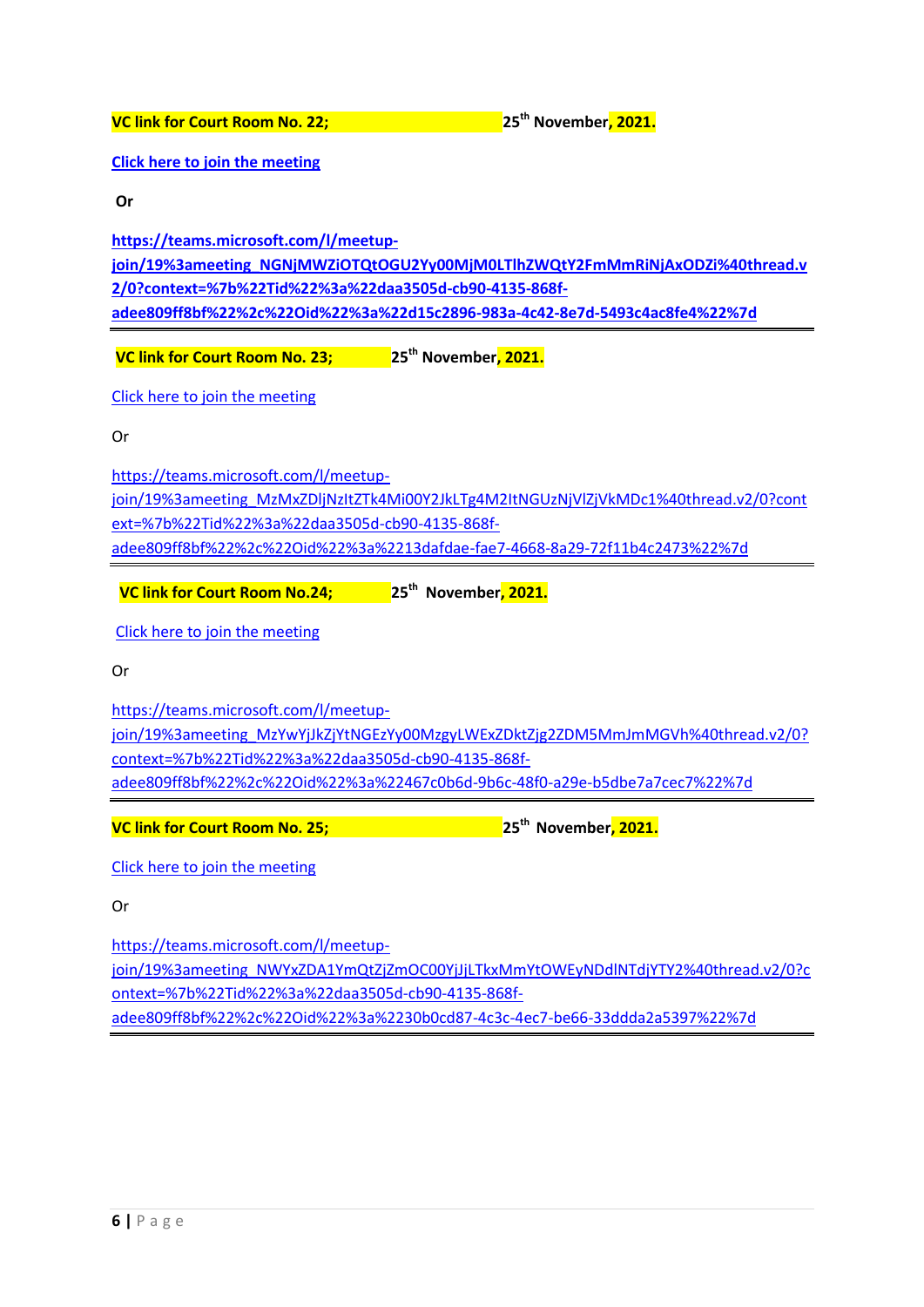| Court No. 26 is inviting you to a scheduled Zoom meeting. |  |
|-----------------------------------------------------------|--|
|-----------------------------------------------------------|--|

## **Topic: VC Link for Court No. 26**

**Time: Nov 25, 2021 09:30 AM India**

**Join Zoom Meeting**

**<https://zoom.us/j/91431816541?pwd=YUMwb1l0U1dXRXlRbmkwRFdQL2c3QT09>**

**Meeting ID: 914 3181 6541**

**Passcode: 730278**

=============================================================================

**VC link for Court Room No. 28; 25th November, 2021.**

[Click here to join the meeting](https://teams.microsoft.com/l/meetup-join/19%3ameeting_YTAxNDZlMTctMTBkZC00NDRlLThiOTYtYjMzMGQ5YzY5MGRl%40thread.v2/0?context=%7b%22Tid%22%3a%22daa3505d-cb90-4135-868f-adee809ff8bf%22%2c%22Oid%22%3a%22b6e40a34-43a9-4825-8695-887399990086%22%7d)

Or

[https://teams.microsoft.com/l/meetup-](https://teams.microsoft.com/l/meetup-join/19%3ameeting_YTAxNDZlMTctMTBkZC00NDRlLThiOTYtYjMzMGQ5YzY5MGRl%40thread.v2/0?context=%7b%22Tid%22%3a%22daa3505d-cb90-4135-868f-adee809ff8bf%22%2c%22Oid%22%3a%22b6e40a34-43a9-4825-8695-887399990086%22%7d)

[join/19%3ameeting\\_YTAxNDZlMTctMTBkZC00NDRlLThiOTYtYjMzMGQ5YzY5MGRl%40thread.v2/0?c](https://teams.microsoft.com/l/meetup-join/19%3ameeting_YTAxNDZlMTctMTBkZC00NDRlLThiOTYtYjMzMGQ5YzY5MGRl%40thread.v2/0?context=%7b%22Tid%22%3a%22daa3505d-cb90-4135-868f-adee809ff8bf%22%2c%22Oid%22%3a%22b6e40a34-43a9-4825-8695-887399990086%22%7d) [ontext=%7b%22Tid%22%3a%22daa3505d-cb90-4135-868f](https://teams.microsoft.com/l/meetup-join/19%3ameeting_YTAxNDZlMTctMTBkZC00NDRlLThiOTYtYjMzMGQ5YzY5MGRl%40thread.v2/0?context=%7b%22Tid%22%3a%22daa3505d-cb90-4135-868f-adee809ff8bf%22%2c%22Oid%22%3a%22b6e40a34-43a9-4825-8695-887399990086%22%7d)[adee809ff8bf%22%2c%22Oid%22%3a%22b6e40a34-43a9-4825-8695-887399990086%22%7d](https://teams.microsoft.com/l/meetup-join/19%3ameeting_YTAxNDZlMTctMTBkZC00NDRlLThiOTYtYjMzMGQ5YzY5MGRl%40thread.v2/0?context=%7b%22Tid%22%3a%22daa3505d-cb90-4135-868f-adee809ff8bf%22%2c%22Oid%22%3a%22b6e40a34-43a9-4825-8695-887399990086%22%7d)

**VC link for Court Room No. 29; 25th November, 2021.**

[Click here to join the meeting](https://teams.microsoft.com/l/meetup-join/19%3ameeting_ZWY2MGJiYjItMjBhNy00ODI3LTk5NDMtYzY0MGYzYzQ3YTQz%40thread.v2/0?context=%7b%22Tid%22%3a%22daa3505d-cb90-4135-868f-adee809ff8bf%22%2c%22Oid%22%3a%22ae0f5b22-25a3-4c9f-99d8-13392240afbf%22%7d)

Or

[https://teams.microsoft.com/l/meetup](https://teams.microsoft.com/l/meetup-join/19%3ameeting_ZWY2MGJiYjItMjBhNy00ODI3LTk5NDMtYzY0MGYzYzQ3YTQz%40thread.v2/0?context=%7b%22Tid%22%3a%22daa3505d-cb90-4135-868f-adee809ff8bf%22%2c%22Oid%22%3a%22ae0f5b22-25a3-4c9f-99d8-13392240afbf%22%7d)[join/19%3ameeting\\_ZWY2MGJiYjItMjBhNy00ODI3LTk5NDMtYzY0MGYzYzQ3YTQz%40thread.v2/0?c](https://teams.microsoft.com/l/meetup-join/19%3ameeting_ZWY2MGJiYjItMjBhNy00ODI3LTk5NDMtYzY0MGYzYzQ3YTQz%40thread.v2/0?context=%7b%22Tid%22%3a%22daa3505d-cb90-4135-868f-adee809ff8bf%22%2c%22Oid%22%3a%22ae0f5b22-25a3-4c9f-99d8-13392240afbf%22%7d) [ontext=%7b%22Tid%22%3a%22daa3505d-cb90-4135-868f](https://teams.microsoft.com/l/meetup-join/19%3ameeting_ZWY2MGJiYjItMjBhNy00ODI3LTk5NDMtYzY0MGYzYzQ3YTQz%40thread.v2/0?context=%7b%22Tid%22%3a%22daa3505d-cb90-4135-868f-adee809ff8bf%22%2c%22Oid%22%3a%22ae0f5b22-25a3-4c9f-99d8-13392240afbf%22%7d)[adee809ff8bf%22%2c%22Oid%22%3a%22ae0f5b22-25a3-4c9f-99d8-13392240afbf%22%7d](https://teams.microsoft.com/l/meetup-join/19%3ameeting_ZWY2MGJiYjItMjBhNy00ODI3LTk5NDMtYzY0MGYzYzQ3YTQz%40thread.v2/0?context=%7b%22Tid%22%3a%22daa3505d-cb90-4135-868f-adee809ff8bf%22%2c%22Oid%22%3a%22ae0f5b22-25a3-4c9f-99d8-13392240afbf%22%7d)

**VC link for Court Room No. 30; 25th November, 2021.**

[Click here to join the meeting](https://teams.microsoft.com/l/meetup-join/19%3ameeting_YzlkNTk0YmMtYjIzYS00NmQ2LTkwNzYtOGMyZDAyOTA0NWUy%40thread.v2/0?context=%7b%22Tid%22%3a%22daa3505d-cb90-4135-868f-adee809ff8bf%22%2c%22Oid%22%3a%22327e8752-bd31-4470-b6fe-141cb3c84392%22%7d)

Or

[https://teams.microsoft.com/l/meetup](https://teams.microsoft.com/l/meetup-join/19%3ameeting_YzlkNTk0YmMtYjIzYS00NmQ2LTkwNzYtOGMyZDAyOTA0NWUy%40thread.v2/0?context=%7b%22Tid%22%3a%22daa3505d-cb90-4135-868f-adee809ff8bf%22%2c%22Oid%22%3a%22327e8752-bd31-4470-b6fe-141cb3c84392%22%7d)[join/19%3ameeting\\_YzlkNTk0YmMtYjIzYS00NmQ2LTkwNzYtOGMyZDAyOTA0NWUy%40thread.v2/0](https://teams.microsoft.com/l/meetup-join/19%3ameeting_YzlkNTk0YmMtYjIzYS00NmQ2LTkwNzYtOGMyZDAyOTA0NWUy%40thread.v2/0?context=%7b%22Tid%22%3a%22daa3505d-cb90-4135-868f-adee809ff8bf%22%2c%22Oid%22%3a%22327e8752-bd31-4470-b6fe-141cb3c84392%22%7d) [?context=%7b%22Tid%22%3a%22daa3505d-cb90-4135-868f](https://teams.microsoft.com/l/meetup-join/19%3ameeting_YzlkNTk0YmMtYjIzYS00NmQ2LTkwNzYtOGMyZDAyOTA0NWUy%40thread.v2/0?context=%7b%22Tid%22%3a%22daa3505d-cb90-4135-868f-adee809ff8bf%22%2c%22Oid%22%3a%22327e8752-bd31-4470-b6fe-141cb3c84392%22%7d)[adee809ff8bf%22%2c%22Oid%22%3a%22327e8752-bd31-4470-b6fe-141cb3c84392%22%7d](https://teams.microsoft.com/l/meetup-join/19%3ameeting_YzlkNTk0YmMtYjIzYS00NmQ2LTkwNzYtOGMyZDAyOTA0NWUy%40thread.v2/0?context=%7b%22Tid%22%3a%22daa3505d-cb90-4135-868f-adee809ff8bf%22%2c%22Oid%22%3a%22327e8752-bd31-4470-b6fe-141cb3c84392%22%7d)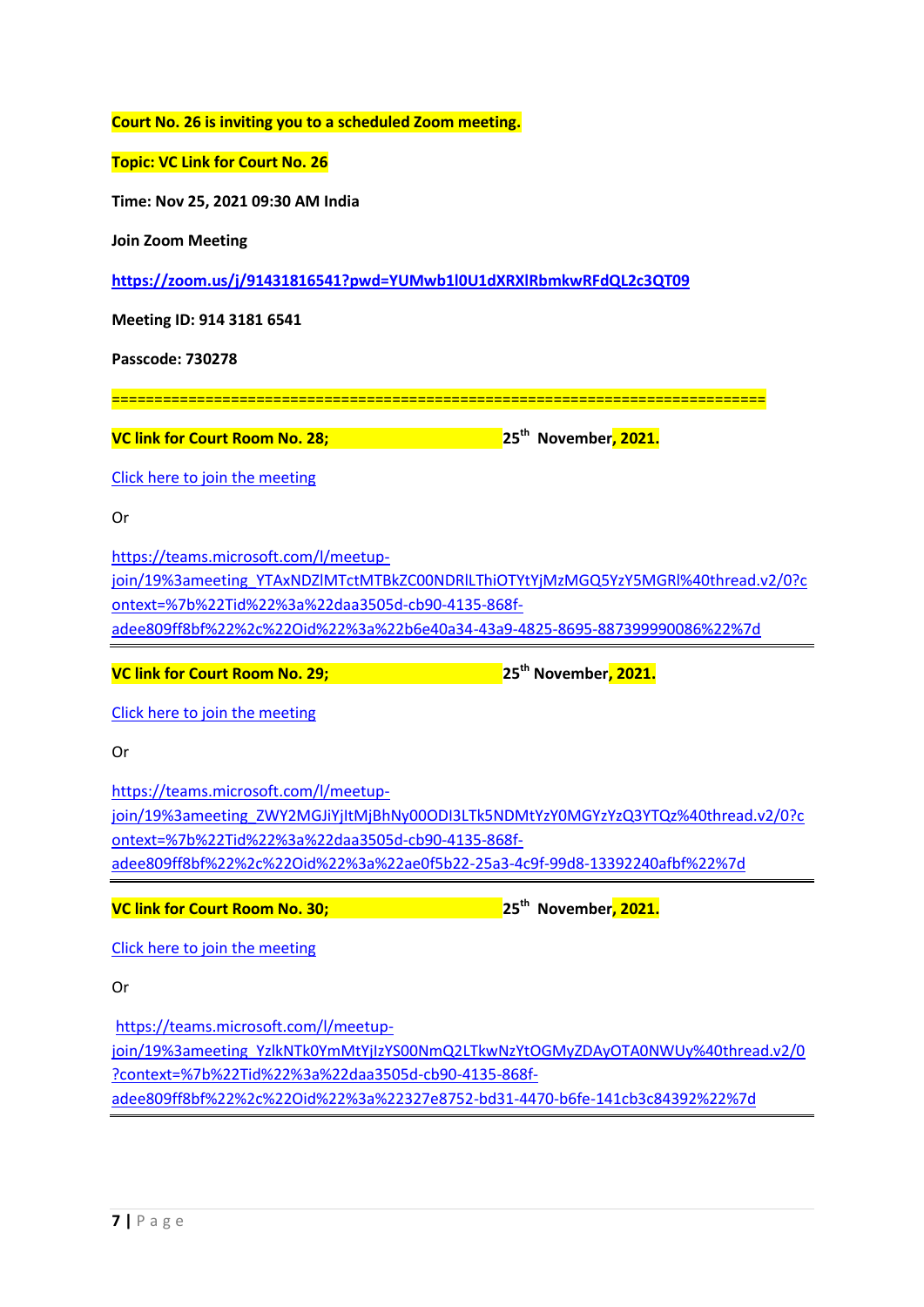[Click here to join the meeting](https://teams.microsoft.com/l/meetup-join/19%3ameeting_YTk3MmE3YjYtNGQyYi00NGI5LThkMjYtMDdhNmMwZmQzYmYw%40thread.v2/0?context=%7b%22Tid%22%3a%22daa3505d-cb90-4135-868f-adee809ff8bf%22%2c%22Oid%22%3a%22ae01d0a3-c1d6-446a-851e-97e3dc3603fc%22%7d)

Or

[https://teams.microsoft.com/l/meetup](https://teams.microsoft.com/l/meetup-join/19%3ameeting_YTk3MmE3YjYtNGQyYi00NGI5LThkMjYtMDdhNmMwZmQzYmYw%40thread.v2/0?context=%7b%22Tid%22%3a%22daa3505d-cb90-4135-868f-adee809ff8bf%22%2c%22Oid%22%3a%22ae01d0a3-c1d6-446a-851e-97e3dc3603fc%22%7d)[join/19%3ameeting\\_YTk3MmE3YjYtNGQyYi00NGI5LThkMjYtMDdhNmMwZmQzYmYw%40thread.v2/](https://teams.microsoft.com/l/meetup-join/19%3ameeting_YTk3MmE3YjYtNGQyYi00NGI5LThkMjYtMDdhNmMwZmQzYmYw%40thread.v2/0?context=%7b%22Tid%22%3a%22daa3505d-cb90-4135-868f-adee809ff8bf%22%2c%22Oid%22%3a%22ae01d0a3-c1d6-446a-851e-97e3dc3603fc%22%7d) [0?context=%7b%22Tid%22%3a%22daa3505d-cb90-4135-868f](https://teams.microsoft.com/l/meetup-join/19%3ameeting_YTk3MmE3YjYtNGQyYi00NGI5LThkMjYtMDdhNmMwZmQzYmYw%40thread.v2/0?context=%7b%22Tid%22%3a%22daa3505d-cb90-4135-868f-adee809ff8bf%22%2c%22Oid%22%3a%22ae01d0a3-c1d6-446a-851e-97e3dc3603fc%22%7d)[adee809ff8bf%22%2c%22Oid%22%3a%22ae01d0a3-c1d6-446a-851e-97e3dc3603fc%22%7d](https://teams.microsoft.com/l/meetup-join/19%3ameeting_YTk3MmE3YjYtNGQyYi00NGI5LThkMjYtMDdhNmMwZmQzYmYw%40thread.v2/0?context=%7b%22Tid%22%3a%22daa3505d-cb90-4135-868f-adee809ff8bf%22%2c%22Oid%22%3a%22ae01d0a3-c1d6-446a-851e-97e3dc3603fc%22%7d)

**VC link for Court Room No. 33; 25th November, 2021.**

[Click here to join the meeting](https://teams.microsoft.com/l/meetup-join/19%3ameeting_Y2I4MGM0MTMtZjNlNC00Yjc5LWFmMGMtNTlmNzZlMWQ3ZTZh%40thread.v2/0?context=%7b%22Tid%22%3a%22daa3505d-cb90-4135-868f-adee809ff8bf%22%2c%22Oid%22%3a%22d061047b-730f-4b5d-938c-5628eb7f787e%22%7d)

Or

[https://teams.microsoft.com/l/meetup](https://teams.microsoft.com/l/meetup-join/19%3ameeting_Y2I4MGM0MTMtZjNlNC00Yjc5LWFmMGMtNTlmNzZlMWQ3ZTZh%40thread.v2/0?context=%7b%22Tid%22%3a%22daa3505d-cb90-4135-868f-adee809ff8bf%22%2c%22Oid%22%3a%22d061047b-730f-4b5d-938c-5628eb7f787e%22%7d)[join/19%3ameeting\\_Y2I4MGM0MTMtZjNlNC00Yjc5LWFmMGMtNTlmNzZlMWQ3ZTZh%40thread.v2](https://teams.microsoft.com/l/meetup-join/19%3ameeting_Y2I4MGM0MTMtZjNlNC00Yjc5LWFmMGMtNTlmNzZlMWQ3ZTZh%40thread.v2/0?context=%7b%22Tid%22%3a%22daa3505d-cb90-4135-868f-adee809ff8bf%22%2c%22Oid%22%3a%22d061047b-730f-4b5d-938c-5628eb7f787e%22%7d) [/0?context=%7b%22Tid%22%3a%22daa3505d-cb90-4135-868f](https://teams.microsoft.com/l/meetup-join/19%3ameeting_Y2I4MGM0MTMtZjNlNC00Yjc5LWFmMGMtNTlmNzZlMWQ3ZTZh%40thread.v2/0?context=%7b%22Tid%22%3a%22daa3505d-cb90-4135-868f-adee809ff8bf%22%2c%22Oid%22%3a%22d061047b-730f-4b5d-938c-5628eb7f787e%22%7d)[adee809ff8bf%22%2c%22Oid%22%3a%22d061047b-730f-4b5d-938c-5628eb7f787e%22%7d](https://teams.microsoft.com/l/meetup-join/19%3ameeting_Y2I4MGM0MTMtZjNlNC00Yjc5LWFmMGMtNTlmNzZlMWQ3ZTZh%40thread.v2/0?context=%7b%22Tid%22%3a%22daa3505d-cb90-4135-868f-adee809ff8bf%22%2c%22Oid%22%3a%22d061047b-730f-4b5d-938c-5628eb7f787e%22%7d)

**VC link for Court Room No. 34; 25th November, 2021.**

**[Click here to join the meeting](https://teams.microsoft.com/l/meetup-join/19%3ameeting_OGZmYzViMTMtMzE0ZC00ZmI4LTkwYjQtMDg2YWVmZTFiOTY3%40thread.v2/0?context=%7b%22Tid%22%3a%22daa3505d-cb90-4135-868f-adee809ff8bf%22%2c%22Oid%22%3a%22857009b7-4bf1-4995-9e88-898c1dcf24c2%22%7d)**

**Or**

**[https://teams.microsoft.com/l/meetup](https://teams.microsoft.com/l/meetup-join/19%3ameeting_OGZmYzViMTMtMzE0ZC00ZmI4LTkwYjQtMDg2YWVmZTFiOTY3%40thread.v2/0?context=%7b%22Tid%22%3a%22daa3505d-cb90-4135-868f-adee809ff8bf%22%2c%22Oid%22%3a%22857009b7-4bf1-4995-9e88-898c1dcf24c2%22%7d)[join/19%3ameeting\\_OGZmYzViMTMtMzE0ZC00ZmI4LTkwYjQtMDg2YWVmZTFiOTY3%40thread.v2](https://teams.microsoft.com/l/meetup-join/19%3ameeting_OGZmYzViMTMtMzE0ZC00ZmI4LTkwYjQtMDg2YWVmZTFiOTY3%40thread.v2/0?context=%7b%22Tid%22%3a%22daa3505d-cb90-4135-868f-adee809ff8bf%22%2c%22Oid%22%3a%22857009b7-4bf1-4995-9e88-898c1dcf24c2%22%7d) [/0?context=%7b%22Tid%22%3a%22daa3505d-cb90-4135-868f](https://teams.microsoft.com/l/meetup-join/19%3ameeting_OGZmYzViMTMtMzE0ZC00ZmI4LTkwYjQtMDg2YWVmZTFiOTY3%40thread.v2/0?context=%7b%22Tid%22%3a%22daa3505d-cb90-4135-868f-adee809ff8bf%22%2c%22Oid%22%3a%22857009b7-4bf1-4995-9e88-898c1dcf24c2%22%7d)[adee809ff8bf%22%2c%22Oid%22%3a%22857009b7-4bf1-4995-9e88-898c1dcf24c2%22%7d](https://teams.microsoft.com/l/meetup-join/19%3ameeting_OGZmYzViMTMtMzE0ZC00ZmI4LTkwYjQtMDg2YWVmZTFiOTY3%40thread.v2/0?context=%7b%22Tid%22%3a%22daa3505d-cb90-4135-868f-adee809ff8bf%22%2c%22Oid%22%3a%22857009b7-4bf1-4995-9e88-898c1dcf24c2%22%7d)**

**VC link for Court Room No. 35; 25th November, 2021.**

**[Click here to join the meeting](https://teams.microsoft.com/l/meetup-join/19%3ameeting_OWJjZWM1ZTctZTFjNS00ODU5LTg3YjctOTg3ZDlmNmE3MGY2%40thread.v2/0?context=%7b%22Tid%22%3a%22daa3505d-cb90-4135-868f-adee809ff8bf%22%2c%22Oid%22%3a%22f85de9d2-c6c7-4043-9bf2-33aeb57e95e0%22%7d)**

**Or** 

**[https://teams.microsoft.com/l/meetup](https://teams.microsoft.com/l/meetup-join/19%3ameeting_OWJjZWM1ZTctZTFjNS00ODU5LTg3YjctOTg3ZDlmNmE3MGY2%40thread.v2/0?context=%7b%22Tid%22%3a%22daa3505d-cb90-4135-868f-adee809ff8bf%22%2c%22Oid%22%3a%22f85de9d2-c6c7-4043-9bf2-33aeb57e95e0%22%7d)[join/19%3ameeting\\_OWJjZWM1ZTctZTFjNS00ODU5LTg3YjctOTg3ZDlmNmE3MGY2%40thread.v2/](https://teams.microsoft.com/l/meetup-join/19%3ameeting_OWJjZWM1ZTctZTFjNS00ODU5LTg3YjctOTg3ZDlmNmE3MGY2%40thread.v2/0?context=%7b%22Tid%22%3a%22daa3505d-cb90-4135-868f-adee809ff8bf%22%2c%22Oid%22%3a%22f85de9d2-c6c7-4043-9bf2-33aeb57e95e0%22%7d) [0?context=%7b%22Tid%22%3a%22daa3505d-cb90-4135-868f](https://teams.microsoft.com/l/meetup-join/19%3ameeting_OWJjZWM1ZTctZTFjNS00ODU5LTg3YjctOTg3ZDlmNmE3MGY2%40thread.v2/0?context=%7b%22Tid%22%3a%22daa3505d-cb90-4135-868f-adee809ff8bf%22%2c%22Oid%22%3a%22f85de9d2-c6c7-4043-9bf2-33aeb57e95e0%22%7d)[adee809ff8bf%22%2c%22Oid%22%3a%22f85de9d2-c6c7-4043-9bf2-33aeb57e95e0%22%7d](https://teams.microsoft.com/l/meetup-join/19%3ameeting_OWJjZWM1ZTctZTFjNS00ODU5LTg3YjctOTg3ZDlmNmE3MGY2%40thread.v2/0?context=%7b%22Tid%22%3a%22daa3505d-cb90-4135-868f-adee809ff8bf%22%2c%22Oid%22%3a%22f85de9d2-c6c7-4043-9bf2-33aeb57e95e0%22%7d)**

**VC link for Court Room No. 32; 25th November, 2021.**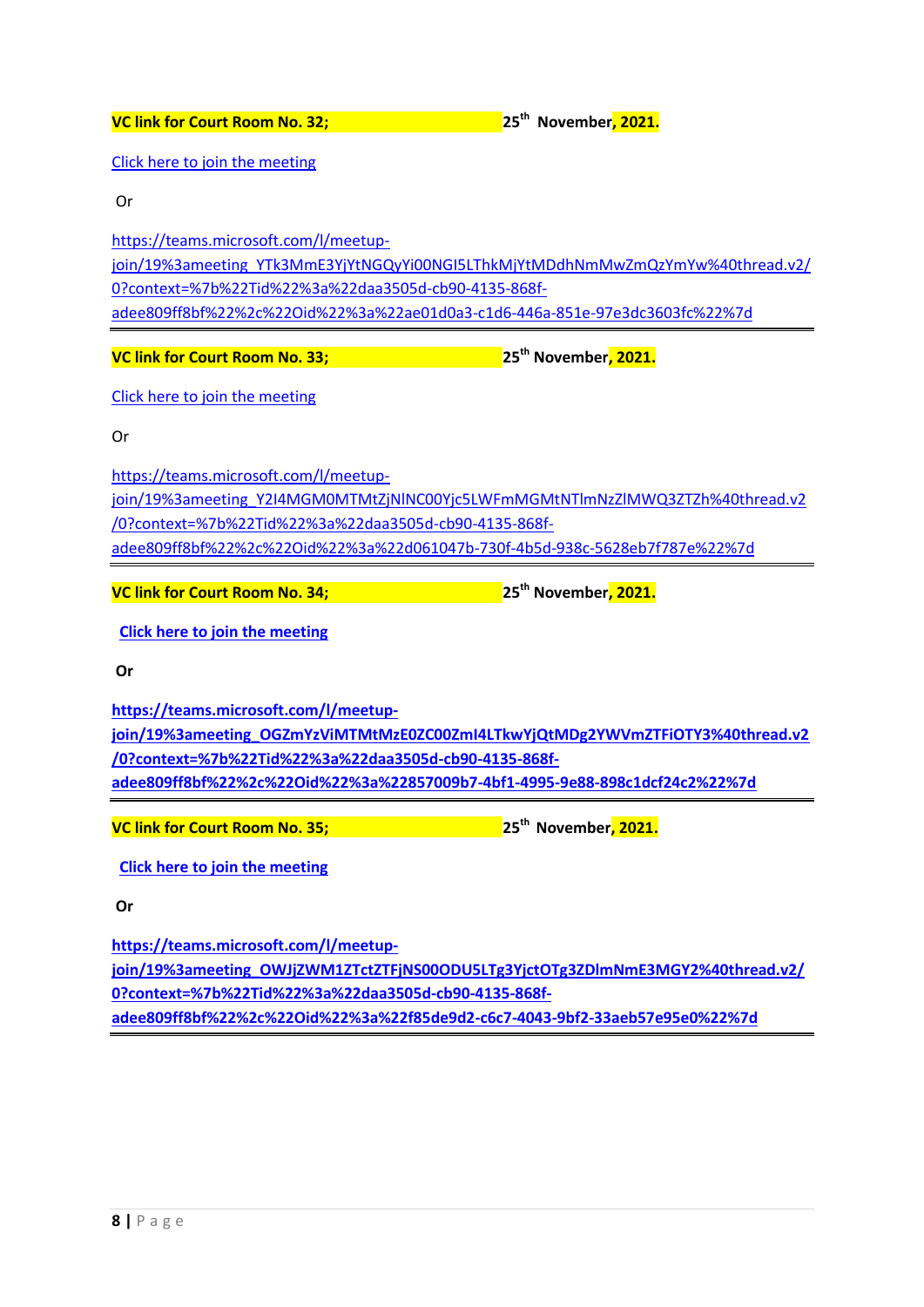[Click here to join the meeting](https://teams.microsoft.com/l/meetup-join/19%3ameeting_ODA2NGY1OGMtZTdjMi00N2VmLTg2MTItYmIzN2EzNDY5YmU1%40thread.v2/0?context=%7b%22Tid%22%3a%22daa3505d-cb90-4135-868f-adee809ff8bf%22%2c%22Oid%22%3a%22b5d24f9e-73fd-4352-b6cd-ae0e78e73275%22%7d)

Or

[https://teams.microsoft.com/l/meetup](https://teams.microsoft.com/l/meetup-join/19%3ameeting_ODA2NGY1OGMtZTdjMi00N2VmLTg2MTItYmIzN2EzNDY5YmU1%40thread.v2/0?context=%7b%22Tid%22%3a%22daa3505d-cb90-4135-868f-adee809ff8bf%22%2c%22Oid%22%3a%22b5d24f9e-73fd-4352-b6cd-ae0e78e73275%22%7d)[join/19%3ameeting\\_ODA2NGY1OGMtZTdjMi00N2VmLTg2MTItYmIzN2EzNDY5YmU1%40thread.v2/0](https://teams.microsoft.com/l/meetup-join/19%3ameeting_ODA2NGY1OGMtZTdjMi00N2VmLTg2MTItYmIzN2EzNDY5YmU1%40thread.v2/0?context=%7b%22Tid%22%3a%22daa3505d-cb90-4135-868f-adee809ff8bf%22%2c%22Oid%22%3a%22b5d24f9e-73fd-4352-b6cd-ae0e78e73275%22%7d) [?context=%7b%22Tid%22%3a%22daa3505d-cb90-4135-868f](https://teams.microsoft.com/l/meetup-join/19%3ameeting_ODA2NGY1OGMtZTdjMi00N2VmLTg2MTItYmIzN2EzNDY5YmU1%40thread.v2/0?context=%7b%22Tid%22%3a%22daa3505d-cb90-4135-868f-adee809ff8bf%22%2c%22Oid%22%3a%22b5d24f9e-73fd-4352-b6cd-ae0e78e73275%22%7d)[adee809ff8bf%22%2c%22Oid%22%3a%22b5d24f9e-73fd-4352-b6cd-ae0e78e73275%22%7d](https://teams.microsoft.com/l/meetup-join/19%3ameeting_ODA2NGY1OGMtZTdjMi00N2VmLTg2MTItYmIzN2EzNDY5YmU1%40thread.v2/0?context=%7b%22Tid%22%3a%22daa3505d-cb90-4135-868f-adee809ff8bf%22%2c%22Oid%22%3a%22b5d24f9e-73fd-4352-b6cd-ae0e78e73275%22%7d)

**VC link for Court Room No. 37; 25th November, 2021.**

[Click here to join the meeting](https://teams.microsoft.com/l/meetup-join/19%3ameeting_YWQ0YTQ3YjgtN2Y4Yy00Y2FjLThlZDEtNWRmMWEzOTQ2ZWJk%40thread.v2/0?context=%7b%22Tid%22%3a%22daa3505d-cb90-4135-868f-adee809ff8bf%22%2c%22Oid%22%3a%22f3133735-1cd1-4bc9-b1df-eddc7a34ab38%22%7d)

Or

[https://teams.microsoft.com/l/meetup](https://teams.microsoft.com/l/meetup-join/19%3ameeting_YWQ0YTQ3YjgtN2Y4Yy00Y2FjLThlZDEtNWRmMWEzOTQ2ZWJk%40thread.v2/0?context=%7b%22Tid%22%3a%22daa3505d-cb90-4135-868f-adee809ff8bf%22%2c%22Oid%22%3a%22f3133735-1cd1-4bc9-b1df-eddc7a34ab38%22%7d)[join/19%3ameeting\\_YWQ0YTQ3YjgtN2Y4Yy00Y2FjLThlZDEtNWRmMWEzOTQ2ZWJk%40thread.v2/0](https://teams.microsoft.com/l/meetup-join/19%3ameeting_YWQ0YTQ3YjgtN2Y4Yy00Y2FjLThlZDEtNWRmMWEzOTQ2ZWJk%40thread.v2/0?context=%7b%22Tid%22%3a%22daa3505d-cb90-4135-868f-adee809ff8bf%22%2c%22Oid%22%3a%22f3133735-1cd1-4bc9-b1df-eddc7a34ab38%22%7d) [?context=%7b%22Tid%22%3a%22daa3505d-cb90-4135-868f](https://teams.microsoft.com/l/meetup-join/19%3ameeting_YWQ0YTQ3YjgtN2Y4Yy00Y2FjLThlZDEtNWRmMWEzOTQ2ZWJk%40thread.v2/0?context=%7b%22Tid%22%3a%22daa3505d-cb90-4135-868f-adee809ff8bf%22%2c%22Oid%22%3a%22f3133735-1cd1-4bc9-b1df-eddc7a34ab38%22%7d)[adee809ff8bf%22%2c%22Oid%22%3a%22f3133735-1cd1-4bc9-b1df-eddc7a34ab38%22%7d](https://teams.microsoft.com/l/meetup-join/19%3ameeting_YWQ0YTQ3YjgtN2Y4Yy00Y2FjLThlZDEtNWRmMWEzOTQ2ZWJk%40thread.v2/0?context=%7b%22Tid%22%3a%22daa3505d-cb90-4135-868f-adee809ff8bf%22%2c%22Oid%22%3a%22f3133735-1cd1-4bc9-b1df-eddc7a34ab38%22%7d)

**VC link for Court Room No. 38; 25th November, 2021.**

[Click here to join the meeting](https://teams.microsoft.com/l/meetup-join/19%3ameeting_YWMzZTkwMzEtNzZkMy00ZjcwLWFjNjAtY2FkOWM0ODA2Yzkz%40thread.v2/0?context=%7b%22Tid%22%3a%22daa3505d-cb90-4135-868f-adee809ff8bf%22%2c%22Oid%22%3a%220fec57e9-6d87-42ea-a913-66b9650c02f5%22%7d)

Or

[https://teams.microsoft.com/l/meetup](https://teams.microsoft.com/l/meetup-join/19%3ameeting_YWMzZTkwMzEtNzZkMy00ZjcwLWFjNjAtY2FkOWM0ODA2Yzkz%40thread.v2/0?context=%7b%22Tid%22%3a%22daa3505d-cb90-4135-868f-adee809ff8bf%22%2c%22Oid%22%3a%220fec57e9-6d87-42ea-a913-66b9650c02f5%22%7d)[join/19%3ameeting\\_YWMzZTkwMzEtNzZkMy00ZjcwLWFjNjAtY2FkOWM0ODA2Yzkz%40thread.v2/0](https://teams.microsoft.com/l/meetup-join/19%3ameeting_YWMzZTkwMzEtNzZkMy00ZjcwLWFjNjAtY2FkOWM0ODA2Yzkz%40thread.v2/0?context=%7b%22Tid%22%3a%22daa3505d-cb90-4135-868f-adee809ff8bf%22%2c%22Oid%22%3a%220fec57e9-6d87-42ea-a913-66b9650c02f5%22%7d) [?context=%7b%22Tid%22%3a%22daa3505d-cb90-4135-868f](https://teams.microsoft.com/l/meetup-join/19%3ameeting_YWMzZTkwMzEtNzZkMy00ZjcwLWFjNjAtY2FkOWM0ODA2Yzkz%40thread.v2/0?context=%7b%22Tid%22%3a%22daa3505d-cb90-4135-868f-adee809ff8bf%22%2c%22Oid%22%3a%220fec57e9-6d87-42ea-a913-66b9650c02f5%22%7d)[adee809ff8bf%22%2c%22Oid%22%3a%220fec57e9-6d87-42ea-a913-66b9650c02f5%22%7d](https://teams.microsoft.com/l/meetup-join/19%3ameeting_YWMzZTkwMzEtNzZkMy00ZjcwLWFjNjAtY2FkOWM0ODA2Yzkz%40thread.v2/0?context=%7b%22Tid%22%3a%22daa3505d-cb90-4135-868f-adee809ff8bf%22%2c%22Oid%22%3a%220fec57e9-6d87-42ea-a913-66b9650c02f5%22%7d)

**VC link for Court Room No. 39; 25th November, 2021.**

[Click here to join the meeting](https://teams.microsoft.com/l/meetup-join/19%3ameeting_ZmExZWEzZDUtZGY1NC00ZDU1LWE1YjEtNjI3YjUzNjk5NTdm%40thread.v2/0?context=%7b%22Tid%22%3a%22daa3505d-cb90-4135-868f-adee809ff8bf%22%2c%22Oid%22%3a%22f3d18a0d-affc-450d-b7ae-0af384c28f92%22%7d)

Or

[https://teams.microsoft.com/l/meetup](https://teams.microsoft.com/l/meetup-join/19%3ameeting_ZmExZWEzZDUtZGY1NC00ZDU1LWE1YjEtNjI3YjUzNjk5NTdm%40thread.v2/0?context=%7b%22Tid%22%3a%22daa3505d-cb90-4135-868f-adee809ff8bf%22%2c%22Oid%22%3a%22f3d18a0d-affc-450d-b7ae-0af384c28f92%22%7d)[join/19%3ameeting\\_ZmExZWEzZDUtZGY1NC00ZDU1LWE1YjEtNjI3YjUzNjk5NTdm%40thread.v2/0?co](https://teams.microsoft.com/l/meetup-join/19%3ameeting_ZmExZWEzZDUtZGY1NC00ZDU1LWE1YjEtNjI3YjUzNjk5NTdm%40thread.v2/0?context=%7b%22Tid%22%3a%22daa3505d-cb90-4135-868f-adee809ff8bf%22%2c%22Oid%22%3a%22f3d18a0d-affc-450d-b7ae-0af384c28f92%22%7d) [ntext=%7b%22Tid%22%3a%22daa3505d-cb90-4135-868f](https://teams.microsoft.com/l/meetup-join/19%3ameeting_ZmExZWEzZDUtZGY1NC00ZDU1LWE1YjEtNjI3YjUzNjk5NTdm%40thread.v2/0?context=%7b%22Tid%22%3a%22daa3505d-cb90-4135-868f-adee809ff8bf%22%2c%22Oid%22%3a%22f3d18a0d-affc-450d-b7ae-0af384c28f92%22%7d)[adee809ff8bf%22%2c%22Oid%22%3a%22f3d18a0d-affc-450d-b7ae-0af384c28f92%22%7d](https://teams.microsoft.com/l/meetup-join/19%3ameeting_ZmExZWEzZDUtZGY1NC00ZDU1LWE1YjEtNjI3YjUzNjk5NTdm%40thread.v2/0?context=%7b%22Tid%22%3a%22daa3505d-cb90-4135-868f-adee809ff8bf%22%2c%22Oid%22%3a%22f3d18a0d-affc-450d-b7ae-0af384c28f92%22%7d)

**VC link for Court Room No. 36; 25th November, 2021.**